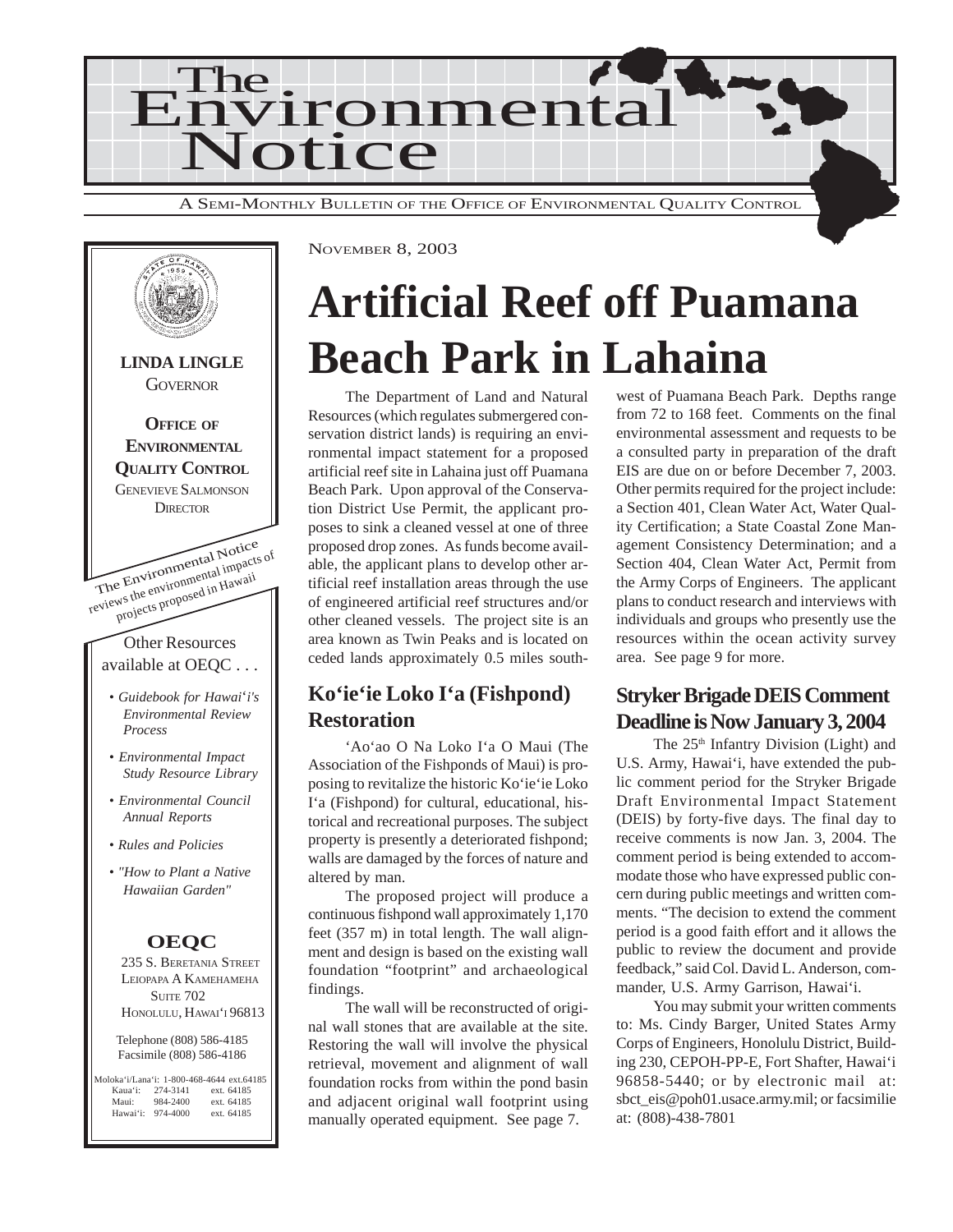# Table of Contents

#### NOVEMBER 8, 2003

## 1 **O'ahu Notices**

#### **Draft Environmental Assessments**

| <b>Final Environmental Assessments/</b> |  |
|-----------------------------------------|--|
|                                         |  |
|                                         |  |

#### **Findings of No Significant Impacts (FONSI)** [\(3\) Lanikai Shore Protection Structures](#page-3-0) .............................................. 4 [\(4\) Lee-Wilson Rock Revetment on Laniloa Beach, La'ie](#page-4-0) .................... 5 [\(5\) Mililani Community Transit Center](#page-4-0) ................................................. 5 [\(6\) Wai'anae Coast Community Transit Center](#page-4-0) ................................... 5

## 3 **Maui Notices**

#### **Draft Environmental Assessments**

#### **Final Environmental Assessments/**

**Findings of No Significant Impacts (FONSI)**

#### **Environmental Impact Statement Preparation Notices**

[\(5\) Atlantis Submarines Twin Peaks Artificial Reef ............................. 9](#page-8-0)

#### **National Environmental Policy Act (NEPA)**

| Standoff Intelligence Detector (SID) Program Flight Tests    |  |
|--------------------------------------------------------------|--|
|                                                              |  |
| <b>Previously Published Projects Pending Public Comments</b> |  |

### 2 **Moloka'i Notices**

#### **Draft Environmental Assessments**

| (1) Moloka'i General Hospital Expansion and Renovation  11 |
|------------------------------------------------------------|
|------------------------------------------------------------|

## 6 **[Hawai'i Notices](#page-11-0)**

### **Draft Environmental Assessments**

[\(1\) 'Uila Ranch Invasive Species Control/Pasture Re-establishment . 12](#page-11-0)

#### **Final Environmental Assessments/Findings of No Significant Impacts (FONSI)**

(2) Honl's Parking Lot and Restroom Facility .................................... 13

### 7 **Kaua'i Notices**

| <b>Draft Environmental Assessments</b>                          |
|-----------------------------------------------------------------|
| <b>Final Environmental Assessments/</b>                         |
| <b>Findings of No Significant Impacts (FONSI)</b>               |
|                                                                 |
| <b>P</b> Environmental Council Notices                          |
|                                                                 |
| <b>≰ Shoreline Notices</b>                                      |
|                                                                 |
|                                                                 |
| Pollution Control Permit Applications                           |
|                                                                 |
| <b>A</b> Enforcement Notices                                    |
| Summary of Inspection and Enforcement Actions  19               |
| Formal Enforcement Actions and Settlements Completed by DOH  20 |

## **Conservation District Notices**

### ^ **Coastal Zone News**

| Construction of Mooring Dolphin, Pier 1C, Kahului Harbor, Maui  21 |
|--------------------------------------------------------------------|
|                                                                    |
| Special Management Area Documents (Chapter 25, Revised             |
|                                                                    |

## g **Federal Notices**

| Supplemental Notice Ahi Farms Inc., Ocean Aquaculture in Wai'anae 24 |  |
|----------------------------------------------------------------------|--|
| Proposed Partial Deletion of O'ahu Site from the Superfund List.  24 |  |
|                                                                      |  |
|                                                                      |  |
| Genetically Modified Corn Permit Application No. 67979-EUP-G  25     |  |

### **Announcement**

| Correction of ScopingMeeting Location for the Kawaihae Deep Draft |  |
|-------------------------------------------------------------------|--|
|                                                                   |  |

*We provide access to our activities without regard to race, color, national origin (including language), age, sex, religion, or disability. Write or call OEQC or our departmental Affirmative Action Officer at Box 3378, Honolulu, HI 96801-3378 or at (808) 586- 4616 (voice/tty) within 180 days of a problem. OEQC intends to make the information in this bulletin accessible to everyone. Individuals that require this material in a different format (such as large type or braille), should contact our office for assistance.*

**The Environmental Notice Control Control Control Page 2**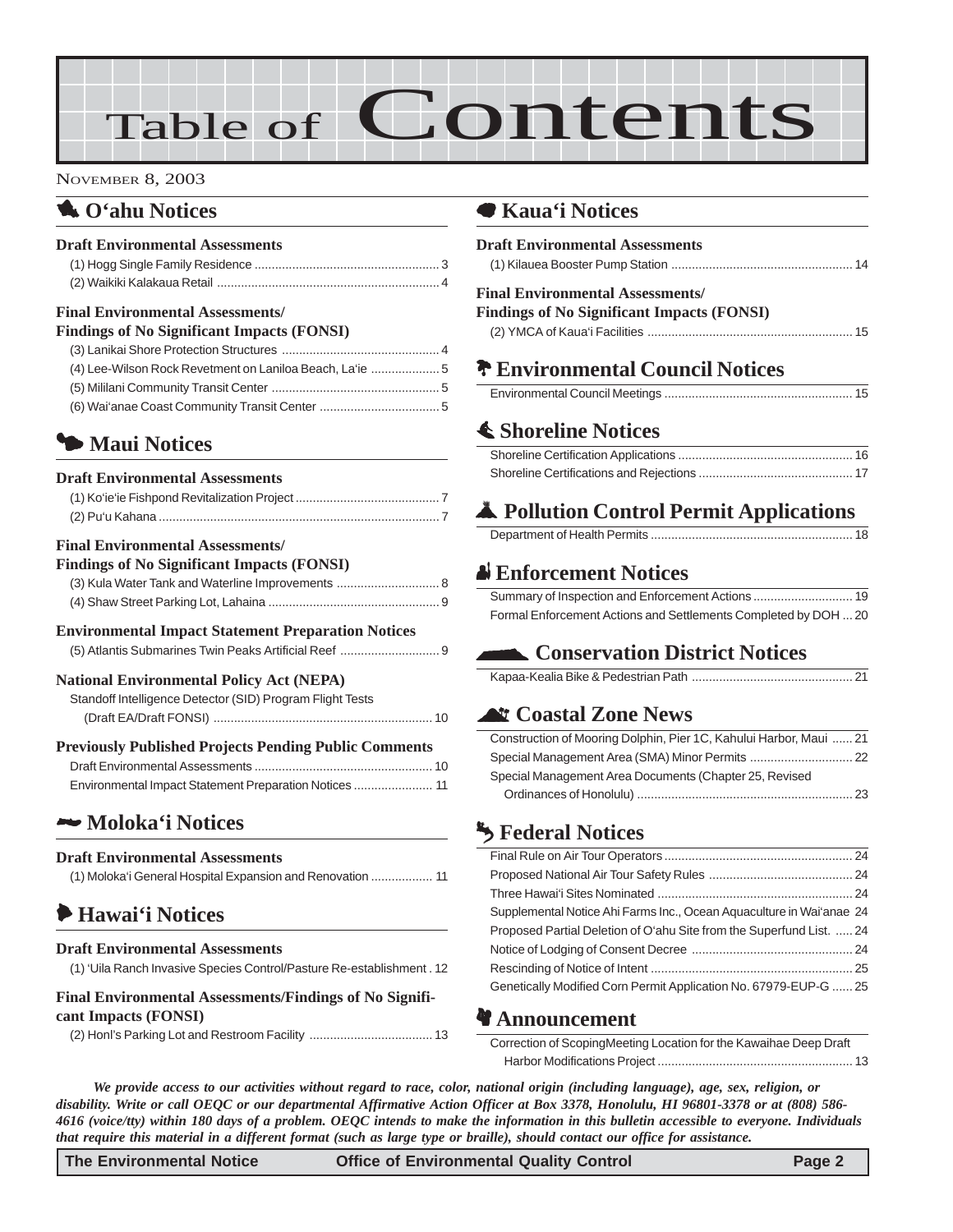NOVEMBER 8, 2003

 $\frac{1}{3}$ 

**2**

**O'ahu Notices**

**4**

## <span id="page-2-0"></span>**Draft Environmental Assessments**

## 1 **(1) Hogg Single Family Residence**

|                       |                                             | 5                         |
|-----------------------|---------------------------------------------|---------------------------|
| District:             | 6<br>Ko'olaupoko                            |                           |
| TMK:                  | 4-5-042:008                                 |                           |
| Applicant:            | James and Lisa Hogg                         |                           |
|                       | 8 Poipu Drive                               |                           |
|                       | Honolulu, Hawai'i 96825                     |                           |
|                       | Contact: Gerald Park (596-7484)             |                           |
|                       | <b>Approving Agency/Accepting</b>           |                           |
| <b>Authority:</b>     | Department of Land and Natural Resources    |                           |
|                       | Office of Conservation and Coastal Lands    |                           |
|                       | P.O. Box 621                                |                           |
|                       | Honolulu, Hawai'i 96809                     |                           |
|                       | Contact: Dawn Hegger (587-0380)             |                           |
| <b>Consultant:</b>    | Gerald Park Urban Planner (596-7484)        |                           |
|                       | 1221 Kapi'olani Boulevard, Suite 211        | finished in natural or ea |
|                       | Honolulu, Hawai'i 96814                     | surroundings. The one-    |
| <b>Public Comment</b> |                                             | pitched roof and will no  |
| Deadline:             | December 8, 2003                            |                           |
| Status:               | DEA First Notice pending public comment.    | A two-car garage          |
|                       | Address comments to the applicant with      | constructed as a detach   |
|                       | copies to the approving agency or accepting | square feet $(35' X 20')$ |
|                       | authority, the consultant and OEQC.         | the residential dwelling  |
| <b>Permits</b>        |                                             |                           |
| <b>Required:</b>      |                                             | In total both stru        |

James and Lisa Hogg propose to construct a singlefamily dwelling on property located in the State Conservation District. The subject property is located at Kane'ohe, District of Ko'olaupoko, City and County of Honolulu, State of Hawai'i. The property encompassing an area of 9.051 acres. Aloha Storage LLC is the listed owner of the property; Aloha Storage LLC is a limited liability company established by the Applicant.

Applicant plans to construct a single-family residential dwelling for residential use and a detached two-car garage. The 3-bedroom, 2-bath dwelling includes a kitchen, dining room, living room, and foyer. The structure has a building footprint of approximately 2,631 square feet. Approximately one-half of the structure will be constructed on flat ground and the other half posted on sloping terrain. The exterior will be

or earth tone colors to blend with its one-story structure will be topped with a ill not exceed 25 feet in height.

rage with covered storage space will be tached structure. The garage measures 700 20') and will match the design and color of lling.

In total, both structures will not exceed the 5,000 square foot maximum developable area for lots larger than 1 acre. Neither of the structures will exceed the 25-foot height limit for the lot.

Water, power, and telephone service will be extended from the Kionaole Road. An individual wastewater treatment system is proposed for domestic wastewater disposal. The disposal system is to be located between the proposed garage and barn. Solids will be collected in a septic tank and the effluent discharge into absorption beds. A private hauler will collect the solids as needed. The system will be designed to comply with the requirements of Hawai'i Administrative Rules, Department of Health, Title 11, Chapter 62, Wastewater Systems.

Construction will commence after all necessary permits are received and should be completed within one year.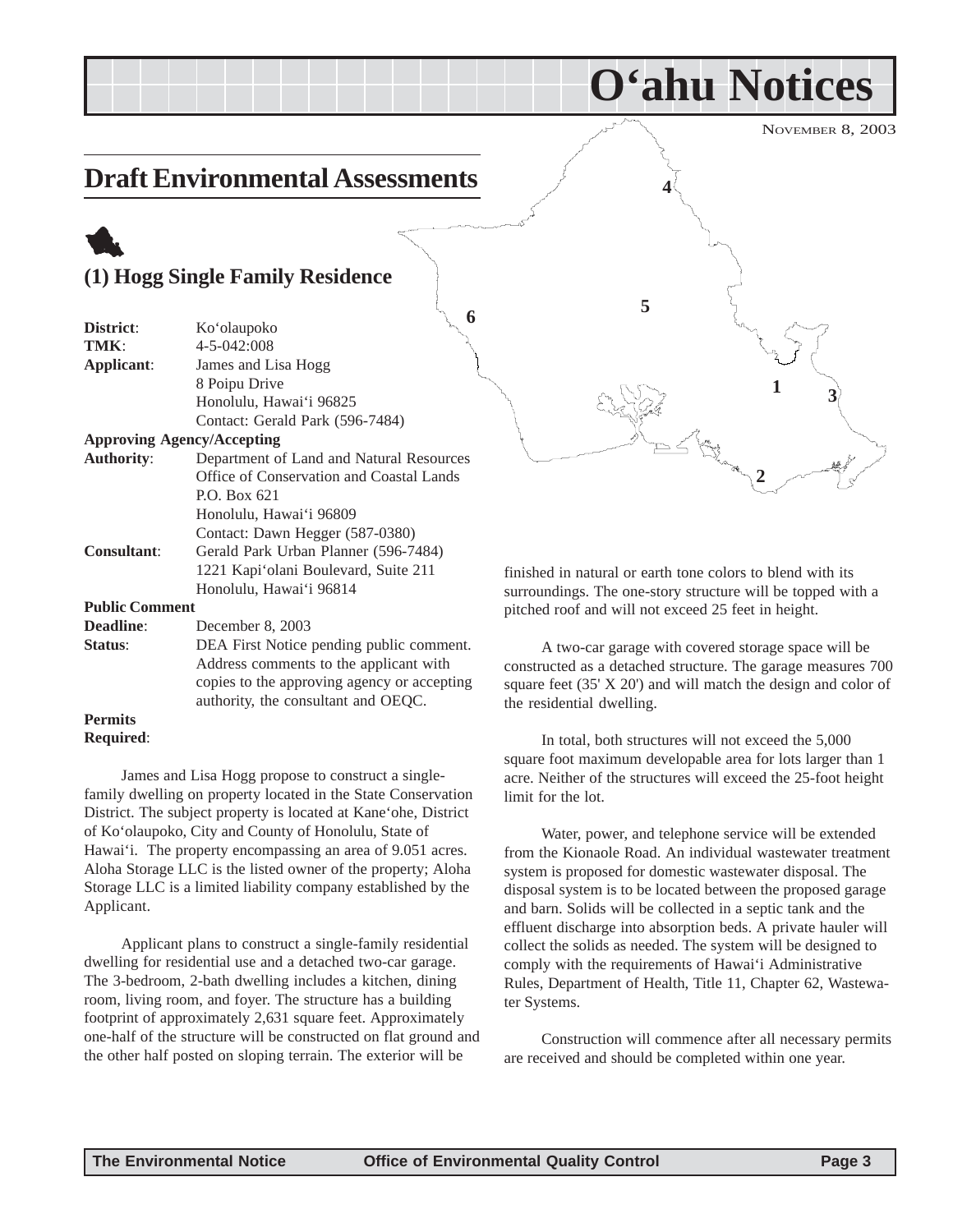## <span id="page-3-0"></span>**O'ahu Notices**

November 8, 2003

## 1 **(2) Waikiki Kalakaua Retail**

| District:             | Honolulu                                    |
|-----------------------|---------------------------------------------|
| TMK:                  | $2-6-22: 9, 14 & 24$                        |
| Applicant:            | Robertson Properties Group                  |
|                       | 120 N. Robertson Blvd.                      |
|                       | Los Angeles, CA 90048                       |
|                       | Contact: Tim Kolvoord (310-855-8484)        |
|                       | <b>Approving Agency/Accepting</b>           |
| <b>Authority:</b>     | City and County of Honolulu                 |
|                       | Department of Planning and Permitting       |
|                       | 650 S. King Street, 7th Floor               |
|                       | Honolulu, Hawai'i 96813                     |
|                       | Contact: Geri Ung (527-6044)                |
| <b>Consultant:</b>    | PlanPacific, Inc.                           |
|                       | 345 Queen Street, Suite 802                 |
|                       | Honolulu, Hawai'i 96813                     |
|                       | Contact: Lisa Imata (521-9418 x 15)         |
| <b>Public Comment</b> |                                             |
| Deadline:             | December 8, 2003                            |
| Status:               | DEA First Notice pending public comment.    |
|                       | Address comments to the applicant with      |
|                       | copies to the approving agency or accepting |
|                       | authority, the consultant and OEQC.         |
| <b>Permits</b>        | Waikiki Special District,                   |
| <b>Required:</b>      | Demolition, Grading, Building               |
|                       |                                             |

The Robertson Properties Group proposes to construct a new retail building on the site of the former Waikiki Theater 3, TMK 2-6-22:009,located at 2280/2284 Kalakaua Avenue. The proposed building is planned for three stories with stores on the ground floor and restaurants on the upper floors. The old theater building is currently in the process of being demolished. The new retail building would have a smaller footprint than that of the theater. Currently, there are several small vendors operating from individual carts at the rear of the property and along the side adjacent to Duke's Lane. It is proposed that the increased open space at the back of the property be made available for additional small vendors.

TMK parcels 2-6-22:014 and 024 are linked to parcel 009 under a joint development agreement. The former Waikiki Theaters 1 & 2 building, a 10-story parking structure, and the IMAX facility occupy parcels 014 and 024. No changes are planned for these structures except for interior renovations for new retail uses in the space of the former Waikiki Theaters 1 & 2. Vehicular access, loading areas, pedestrian circulation, and parking are shared among the three parcels. No changes are proposed except for minor modifications to the loading space.

## **Final Environmental Assessments/Findings of No Significant Impacts (FONSI)**



## **(3) Lanikai Shore Protection Structures**

| District:                         | Ko'olaupoko                              |
|-----------------------------------|------------------------------------------|
| TMK:                              | 4-3-04: 76 and 98                        |
| Applicant:                        | Christina C. Foytich (4-3-4: 98)         |
|                                   | 5411 Kilauea Place                       |
|                                   | Honolulu, Hawai'i 96816                  |
|                                   | and                                      |
|                                   | Richard & Elizabeth Grossman (4-3-4: 76) |
|                                   | 1318 Mokulua Drive                       |
|                                   | Honolulu, Hawai'i 96734                  |
| <b>Approving Agency/Accepting</b> |                                          |
| <b>Authority:</b>                 | City and County of Honolulu              |
|                                   | Department of Planning and Permitting    |
|                                   | 650 South King Street, 7th Floor         |
|                                   | Honolulu, Hawai'i 96813                  |
|                                   | Contact: Ardis Shaw-Kim (527-5349)       |
| <b>Consultant:</b>                | PlanPacific Inc.                         |
|                                   | 345 Queen Street, #802                   |
|                                   | Honolulu, Hawai'i 96813                  |
|                                   | Contact: Robin Foster (521-9418)         |
| Status:                           | FEA/FONSI issued, project may proceed.   |
| <b>Permits</b>                    |                                          |
| <b>Required:</b>                  | <b>SSV</b>                               |

The project site is located on two contiguous shoreline parcels at 1310A and 1318 Mokulua Drive in Lanikai on O'ahu's windward coast. The seawall will be of concreterubble masonry (CRM) construction. It will be constructed landward of the certified shoreline along the 150-foot frontage of the two parcels, entirely within the 40-foot shoreline setback. The proposed structure is a gravity wall design, with a foundation set three feet below mean sea level (MSL). It will be approximately eight feet wide at the base, tapering to two feet wide at the top. The top of the wall will be at or slightly above the grade of the rear yards which varies from  $+8$  to  $+10$  feet above MSL. A safety railing will be placed on top of the seawall.

The area behind the wall will be excavated and back filed with granular fill wrapped in geotextile filter fabric. The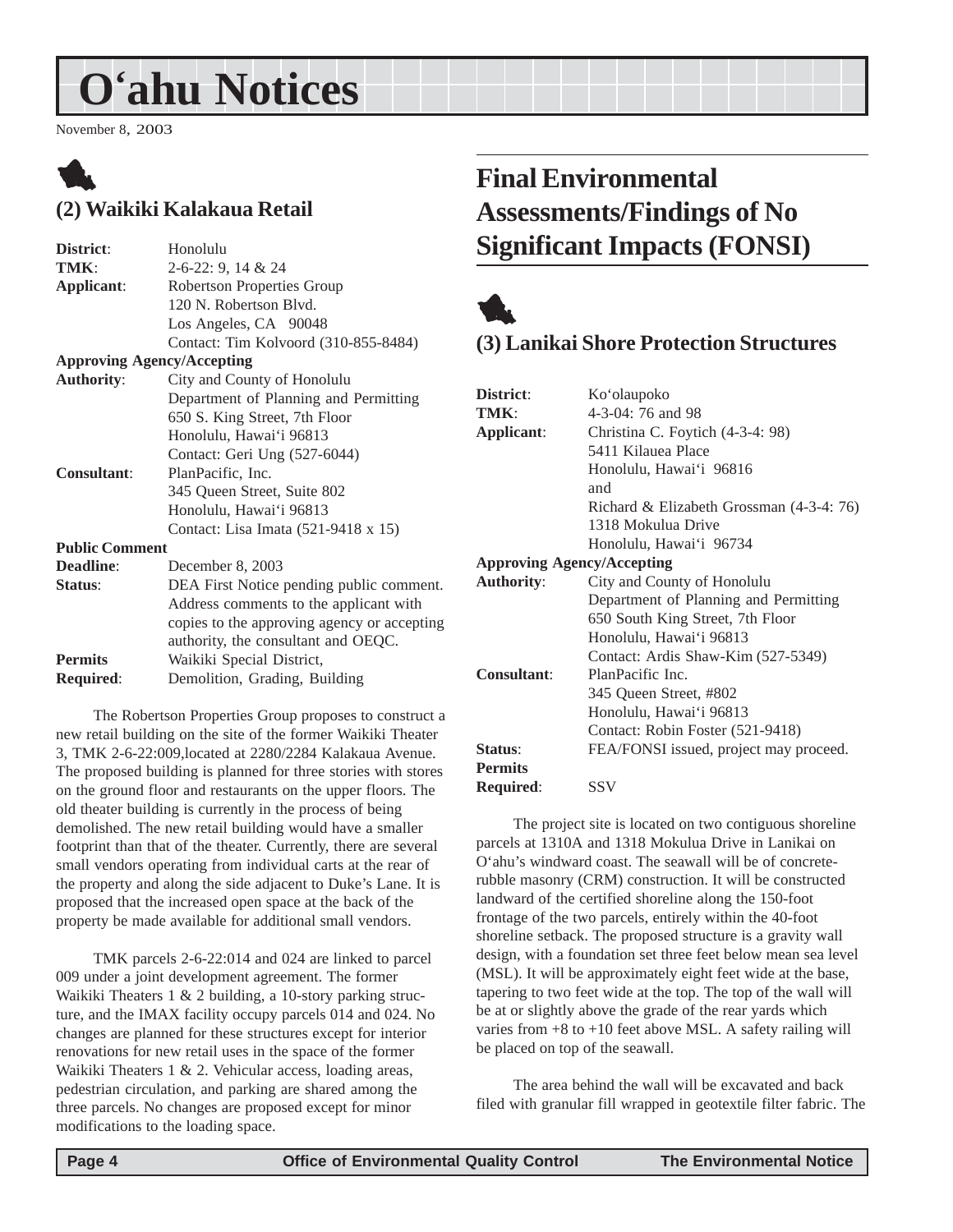

November 8, 2003

<span id="page-4-0"></span>back fill and proposed weep holes will allow the relief of water pressure created by storm water runoff or when waves overtop the seawall during storm events. A stairway is planned for each lot, in order to facilitate private access to the ocean. No portion of the stairs will extend seaward of the certified shoreline. Following construction, the existing seabags currently located seaward of the proposed seawall will be removed.



## **(4) Lee-Wilson Rock Revetment on Laniloa Beach, La'ie**

| District:                         | Koʻolauloa                                 |
|-----------------------------------|--------------------------------------------|
| TMK:                              | 5-5-02:92 & 5-5-02:93                      |
| Applicant:                        | Ronald L. Lee (296-0833)                   |
|                                   | 975 Kapi'olani Blvd., Suite 200            |
|                                   | Honolulu, Hawai'i 96814                    |
|                                   | and                                        |
|                                   | Bernard J. Wilson (293-2731)               |
|                                   | 55-313 Kamehameha Highway                  |
|                                   | La'ie, Hawai'i 96762                       |
| <b>Approving Agency/Accepting</b> |                                            |
| <b>Authority:</b>                 | City and County of Honolulu                |
|                                   | Department of Planning and Permitting      |
|                                   | 650 S. King Street, 7th Floor              |
|                                   | Honolulu, Hawai'i 96813                    |
|                                   | Contact: Geri Ung (527-6044)               |
| <b>Consultant:</b>                | Sea Engineering, Inc.                      |
|                                   | Makai Research Pier                        |
|                                   | Waimanalo, Hawai'i 96795                   |
|                                   | Contact: Scott P. Sullivan (259-7966 x 14) |
| Status:                           | FEA/FONSI issued, project may proceed.     |
| <b>Permits</b>                    |                                            |
| <b>Required:</b>                  | SSV                                        |
|                                   |                                            |

The applicants are requesting after-the-fact approval to remove Keystone wall systems and rock/concrete toe protections, which were constructed within the 40-foot shoreline setback area without required shoreline setback variances and building permits, and construct an engineered sloping rock riprap revetment fronting both properties to prevent further erosion and stabilize the shore fronting their respective homes.



## **(5) Mililani Community Transit Center**

| District:                         | 'Ewa                                   |
|-----------------------------------|----------------------------------------|
| TMK:                              | $9-5-53$ : por. 2                      |
| Applicant:                        | City and County of Honolulu            |
|                                   | Department of Transportation Services  |
|                                   | 650 South King Street, Third Floor     |
|                                   | Honolulu, Hawai'i 96813                |
|                                   | Contact: James Burke (523-4445)        |
| <b>Approving Agency/Accepting</b> |                                        |
| <b>Authority:</b>                 | Same as above.                         |
| <b>Consultant:</b>                | AM Partners, Inc.                      |
|                                   | 1164 Bishop Street, Suite 1000         |
|                                   | Honolulu, Hawai'i 96813                |
|                                   | Contact: Gordon Wood (526-2828 x 253)  |
| Status:                           | FEA/FONSI issued, project may proceed. |
| <b>Permits</b>                    | Demolition, Grubbing, Stockpiling,     |
| <b>Required:</b>                  | Grading, Building, Right-of-Way, NPDES |

The project will establish a transit center to support the City's proposed Hub and Spoke transit services for Mililani. The center will be located partially within the right-of-way of Meheula Parkway and partially on the site of the Town Center of Mililani. It will feature accommodations for up to ten transit and paratransit vehicles, passenger shelters, a comfort station with restrooms, bicycle lockers/racks, and information kiosks. Improvements will also include landscaping and other site appurtenances, appropriate signage, and security lighting including the use of solar-powered lighting fixtures. To accommodate the grade change between Meheula Parkway and the adjacent portion of the Town Center of Mililani, the information kiosks will provide stairway connections and the comfort station will provide an elevator.



## **(6) Wai'anae Coast Community Transit Center**

**District**: Wai'anae

**TMK**: 8-6-01:29 **Applicant**: City and County of Honolulu Department of Transportation Services 650 South King Street, Third Floor Honolulu, Hawai'i 96813 Contact: James Burke (523-4445)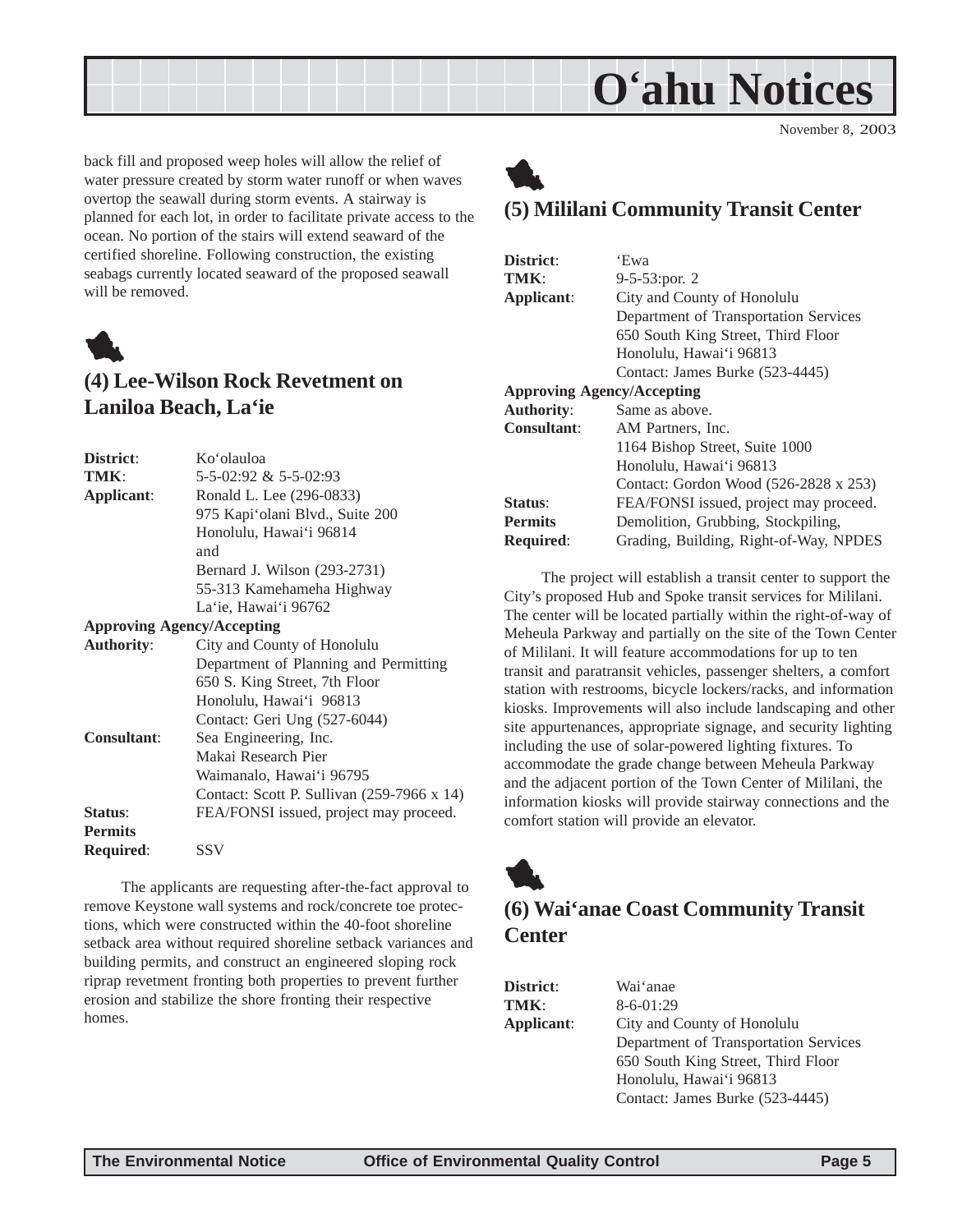## **O'ahu Notices**

November 8, 2003

#### **Approving Agency/Accepting**

| <b>Authority:</b>  | Same as above.                         |
|--------------------|----------------------------------------|
| <b>Consultant:</b> | AM Partners, Inc.                      |
|                    | 1164 Bishop Street, Suite 1000         |
|                    | Honolulu, Hawai'i 96813                |
|                    | Contact: Gordon Wood (526-2828 x 253)  |
| Status:            | FEA/FONSI issued, project may proceed. |
| <b>Permits</b>     | Demolition, Grubbing, Stockpiling,     |
| <b>Required:</b>   | Grading, Building, Right-of-Way, NPDES |
|                    |                                        |

The project will establish a transit center to support the City's existing Hub and Spoke transit services for the Wai'anae Coast. The center will be located on Leihoku Street immediately mauka of Wai'anae Mall. It will feature accommodations for up to seven transit and paratransit vehicles, a passenger drop-off/pick-up area, a park-and-ride lot for approximately 100 vehicles, eight passenger shelters, a comfort station with restrooms, a vending kiosk, bicycle lockers/racks, information kiosks, a clock tower, and an informal community gathering place. Improvements will also include accommodations for up to three privately-operated school buses, xeriscape landscaping and other site appurtenances, appropriate signage, and security lighting including the use of solar-powered lighting fixtures.

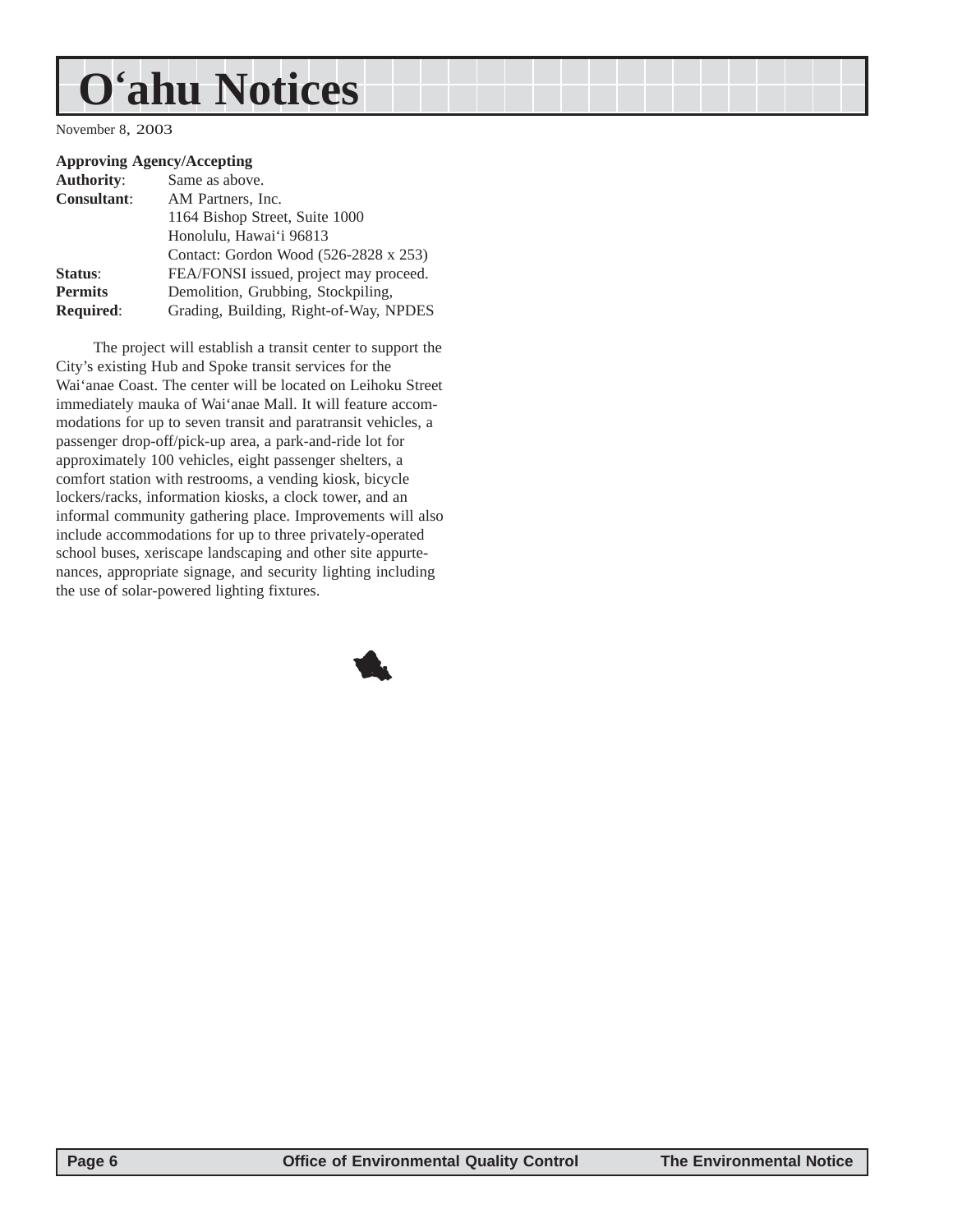## **Maui Notices**

November 8, 2003

<span id="page-6-0"></span>

The applicant, 'Ao'ao O Na Loko I'a O Maui (The Association of the Fishponds of Maui is proposing to revitalize the historic Ko'ie'ie Loko I'a (Fishpond) for cultural, educational, historical and recreational purposes. The subject property is presently a deteriorated fishpond; walls are damaged by the forces of nature and altered by man.

The proposed project will produce a continuous fishpond wall approximately 1,170 feet (357 m) in total length. The wall alignment and design is based on the existing wall foundation "footprint" and archaeological findings.

**(2) Pu'u Kahana**

| District:  | Lahaina                                  |
|------------|------------------------------------------|
| TMK:       | $4 - 3 - 001$ : 039                      |
| Applicant: | CB Maui, LLC                             |
|            | 1043 Makawao Avenue, Suite 208           |
|            | Makawao, Hawai'i 96768                   |
|            | Contact: Michele McLean (572-3011 x 208) |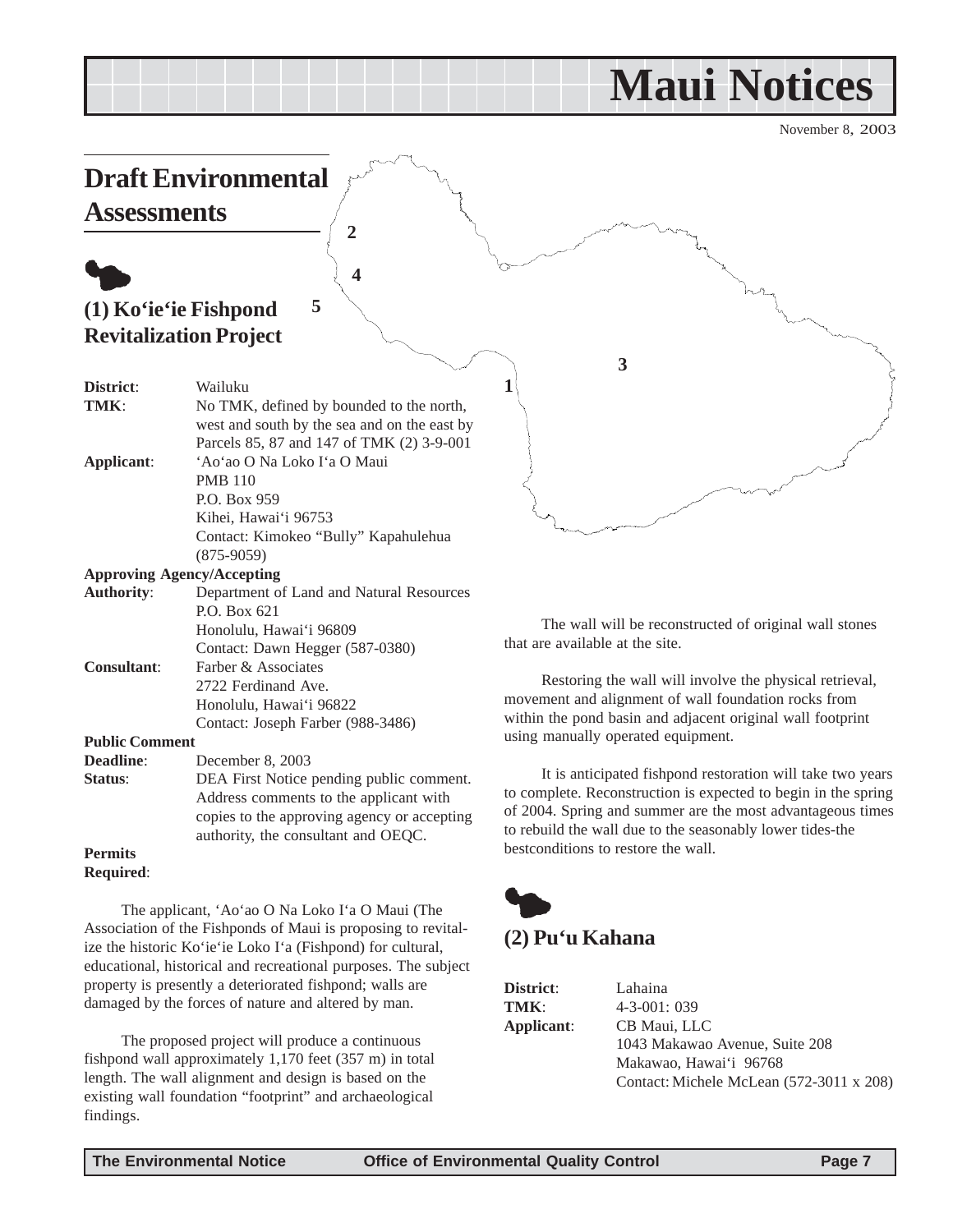## <span id="page-7-0"></span>**Maui Notices**

November 8, 2003

#### **Approving Agency/Accepting**

| <b>Authority:</b>     | County of Maui                              |
|-----------------------|---------------------------------------------|
|                       | Department of Planning                      |
|                       | 250 South High Street                       |
|                       | Wailuku, Hawai'i 96793                      |
|                       | Contact: Ann Cua (270-7735)                 |
| <b>Public Comment</b> |                                             |
| Deadline:             | December 8, 2003                            |
| Status:               | DEA First Notice pending public comment.    |
|                       | Address comments to the applicant with      |
|                       | copies to the approving agency or accepting |
|                       | authority and OEQC.                         |
| <b>Permits</b>        | Community Plan Amendment, Zoning            |
| <b>Required:</b>      | Change, SMA, Grading                        |
|                       |                                             |

As part of its proposed 33-lot Pu'u Kahana residential subdivision, CB Maui, LLC proposes to correct a mapping error on the West Maui Community Plan land use map by properly designating a natural drainageway as Open Space. In addition, the Open Space area is proposed to be expanded to incorporate lands that will remain undeveloped and to include a drainage basin that is part of the Pu'u Kahana drainage plan.

The subject 9.99-acre property is located in Kahana, Maui, Hawai'i, and is identified as TMK No. 4-3-001: 039. Based on site-specific data, topographical surveys and a Letter of Map Revision that was approved by the Federal Emergency Management Agency, the Open Space designation is presently situated approximately 250 feet north of where the actual drainageway is located, and should be expanded by approximately 0.55 acres.

Pu'u Kahana would situate 32 of its 33 residential lots on the 6.6-acre northern (Kapalua) side of the drainageway, leaving one large remaining residential lot on the southern (Lahaina) side. The 32 primary residential lots would have an average lot size of approximately 7,560 square feet, while the one large remaining residential lot would be comprised of approximately one acre. Accessory dwellings or "ohana" units would be prohibited on the 32 primary lots. The drainageway/Open Space area would remain undeveloped and predominantly in a natural state.

## **Final Environmental Assessments/Findings of No Significant Impacts (FONSI)**



## **(3) Kula Water Tank and Waterline Improvements**

| District:                         | Makawao                                |
|-----------------------------------|----------------------------------------|
| TMK:                              | 2-3-004: 013, 033; 2-3-014: 014        |
| Applicant:                        | KRS Associates II, LLC                 |
|                                   | 1043 Makawao Avenue, Suite 208         |
|                                   | Makawao, Hawai'i 96768                 |
|                                   | Contact: Michele Chouteau (572-3011 x  |
|                                   | 208)                                   |
| <b>Approving Agency/Accepting</b> |                                        |
| <b>Authority:</b>                 | County of Maui                         |
|                                   | Department of Water Supply             |
|                                   | P.O. Box 1109                          |
|                                   | Wailuku, Hawai'i 96793                 |
|                                   | Contact: Jeffrey Pearson (270-7834)    |
| <b>Consultant:</b>                | Chouteau Consulting                    |
|                                   | 3620 Baldwin Avenue, Suite 105         |
|                                   | Makawao, Hawai'i 96768                 |
|                                   | Contact: Michele Chouteau (572-2233)   |
| Status:                           | FEA/FONSI issued, project may proceed. |
| <b>Permits</b>                    |                                        |
| Required:                         | Grading, Building                      |
|                                   |                                        |

KRS Associates II, LLC proposes to construct a 141,000 gallon water tank and waterline improvements in Kula, Maui.

The water tank will be situated on the existing "Harry Field" tank site owned by the County Department of Water Supply (DWS) and located on Haleakala Highway, near the intersection with Kimo Drive. The 1.011-acre site is identified as TMK No. 2-3-004: 033 and is currently occupied by a 50,000 gallon tank that will remain in use. The new water tank, like the existing tank, will be glass-lined stainless steel and will be painted dark green. The new tank will be approximately 19 feet high and approximately 36 feet in diameter.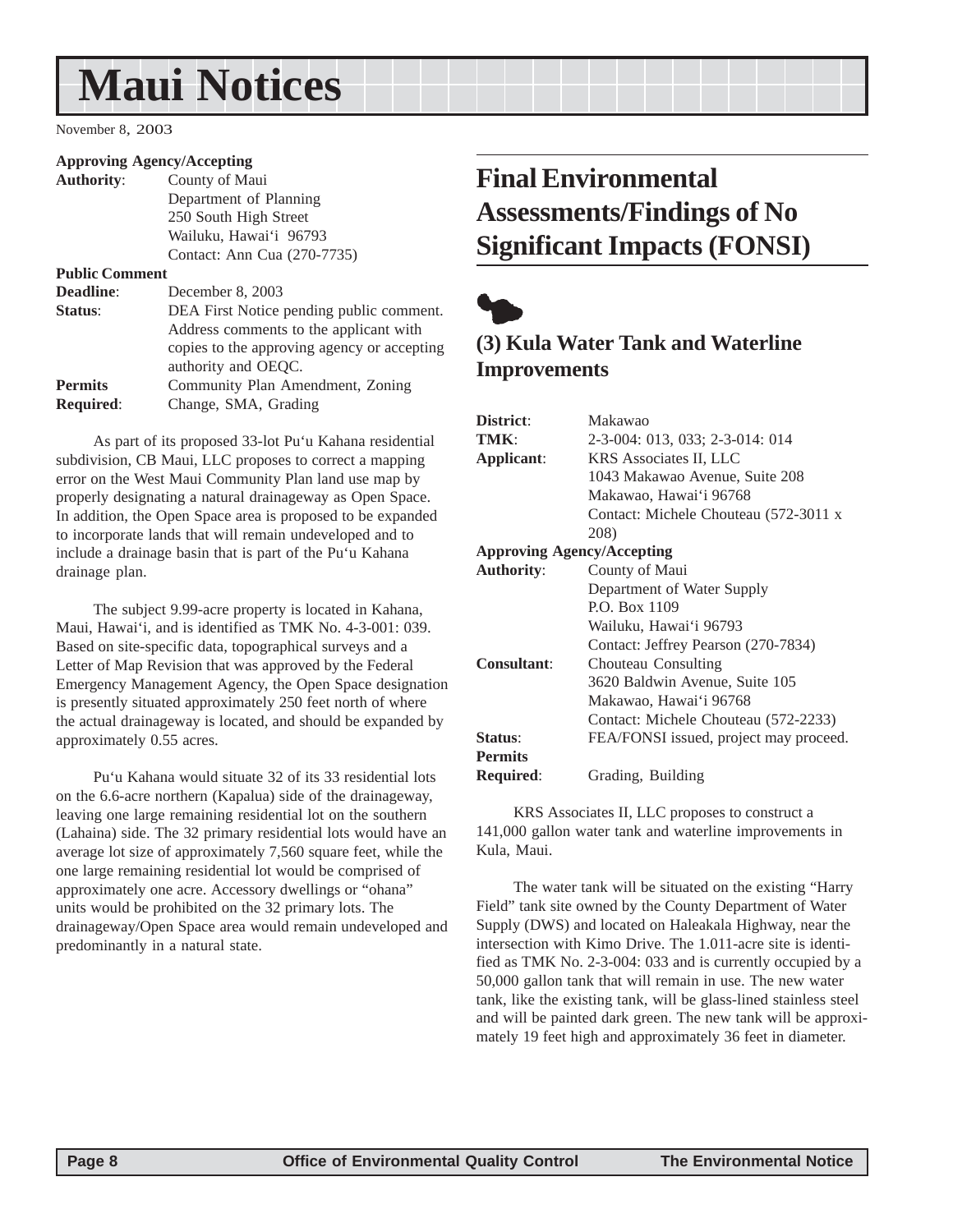<span id="page-8-0"></span>

November 8, 2003

The waterline improvements will be situated underground, traversing two privately owned parcels and County roadway rights-of-way. TMK 2-3-004: 013 is owned by Haleakala Ranch and has been used for ranching for more than a century. TMK 2-3-014: 014 is owned by Vi Dolman Trust and is undeveloped. The waterline improvements will be approximately 3500 feet in length, with approximately 2200 feet traversing the two private parcels and approximately 1300 feet traversing the County rights-of-way.

The new water tank and waterlines will provide storage and service capacity to meet existing and future demand. Rather than requiring existing and future users to provide improvements that serve individual needs, DWS prefers to consolidate such improvements under DWS ownership and operation, thus simplifying maintenance and ensuring DWS standards are met. The project has received the input and support of adjacent and nearby residents.



### **(4) Shaw Street Parking Lot, Lahaina**

| District:                         | Lahaina                                 |
|-----------------------------------|-----------------------------------------|
| TMK:                              | 4-6-07: 01, por. 02 & 36                |
| Applicant:                        | Friends of Moku'ula. Inc.               |
|                                   | 505 Front Street, Suite 234             |
|                                   | Lahaina, Hawai'i 96761                  |
|                                   | Contact: Akoni Akana (661-3659)         |
| <b>Approving Agency/Accepting</b> |                                         |
| <b>Authority:</b>                 | County of Maui                          |
|                                   | Maui Planning Commission                |
|                                   | 250 South High Street                   |
|                                   | Wailuku, Hawai'i 96793                  |
|                                   | Contact: Michael Foley (270-7735)       |
| <b>Consultant:</b>                | Munekiyo & Hiraga, Inc.                 |
|                                   | 305 High Street, Suite 104              |
|                                   | Wailuku, Hawai'i 96793                  |
|                                   | Contact: Michael Munekiyo (244-2015)    |
| Status:                           | FEA/FONSI issued, project may proceed.  |
| <b>Permits</b>                    | NPDES, SMA, Historic District Approval, |
| <b>Required:</b>                  | Building, Grading                       |
|                                   |                                         |

The Friends of Moku'ula, Inc. (FOM), a Hawai'i nonprofit corporation, proposes to construct a parking lot and ancillary facilities on Shaw Street in Lahaina, Maui. The subject property covers a total area of approximately 4.7 acres and involves three (3) parcels. The parcels are owned by the State of Hawai'i and the County of Maui and have been granted to the FOM through a lease (Parcel 01) and License to Occupy (Parcels por. 02 and 36).

The proposed project involves construction of a 84-stall parking lot, a 1,800 square foot traditional Native Hawaiian building (Hale Halawai) and an accessory building (Hale Pohaku) housing a cooking house and washroom facilities of approximately 900 square feet. The proposed improvements will also include an observation deck, site landscaping and sidewalk improvements along Shaw Street.

Since the proposed project involves the use of State and County lands and is located within the boundaries of the Lahaina National Historic Landmark District, an environmental assessment has been prepared pursuant to Chapter 343, Hawai'i Revised Statutes. The subject property is also located within the Special Management Area of the island of Maui.

## **Environmental Impact Statement Preparation Notices**



## **(5) Atlantis Submarines Twin Peaks Artificial Reef**

| District:                         | Lahaina                                  |
|-----------------------------------|------------------------------------------|
| TMK:                              | <b>NA</b>                                |
| Applicant:                        | Atlantis Submarines Hawai'i, LLC         |
|                                   | 658 Front Street, #175                   |
|                                   | Lahaina, Hawai'i 96761                   |
|                                   | Contact: Jim Walsh (667-6604)            |
| <b>Approving Agency/Accepting</b> |                                          |
| <b>Authority:</b>                 | Department of Land and Natural Resources |
|                                   | Office of Conservation and Coastal Lands |
|                                   | 1151 Punchbowl Street, Room 220          |
|                                   | Honolulu, Hawai'i 96813                  |
|                                   | Contact: Sam Lemmo (587-0381)            |
| <b>Consultant:</b>                | <b>BEI Environmental Services</b>        |
|                                   | 311 B Pacific Street                     |
|                                   | Honolulu, Hawai'i 96817                  |
|                                   | Contact: Jodie Pang (535-6050)           |
| <b>Public Comment</b>             |                                          |
| <b>Deadline:</b>                  | December 8, 2003                         |
| Status:                           | EISPN First Notice pending public com-   |
|                                   | ment. Address comments to the applicant  |
|                                   | with copies to the approving agency or   |
|                                   | accepting authority, the consultant and  |
|                                   | OEQC.                                    |
|                                   |                                          |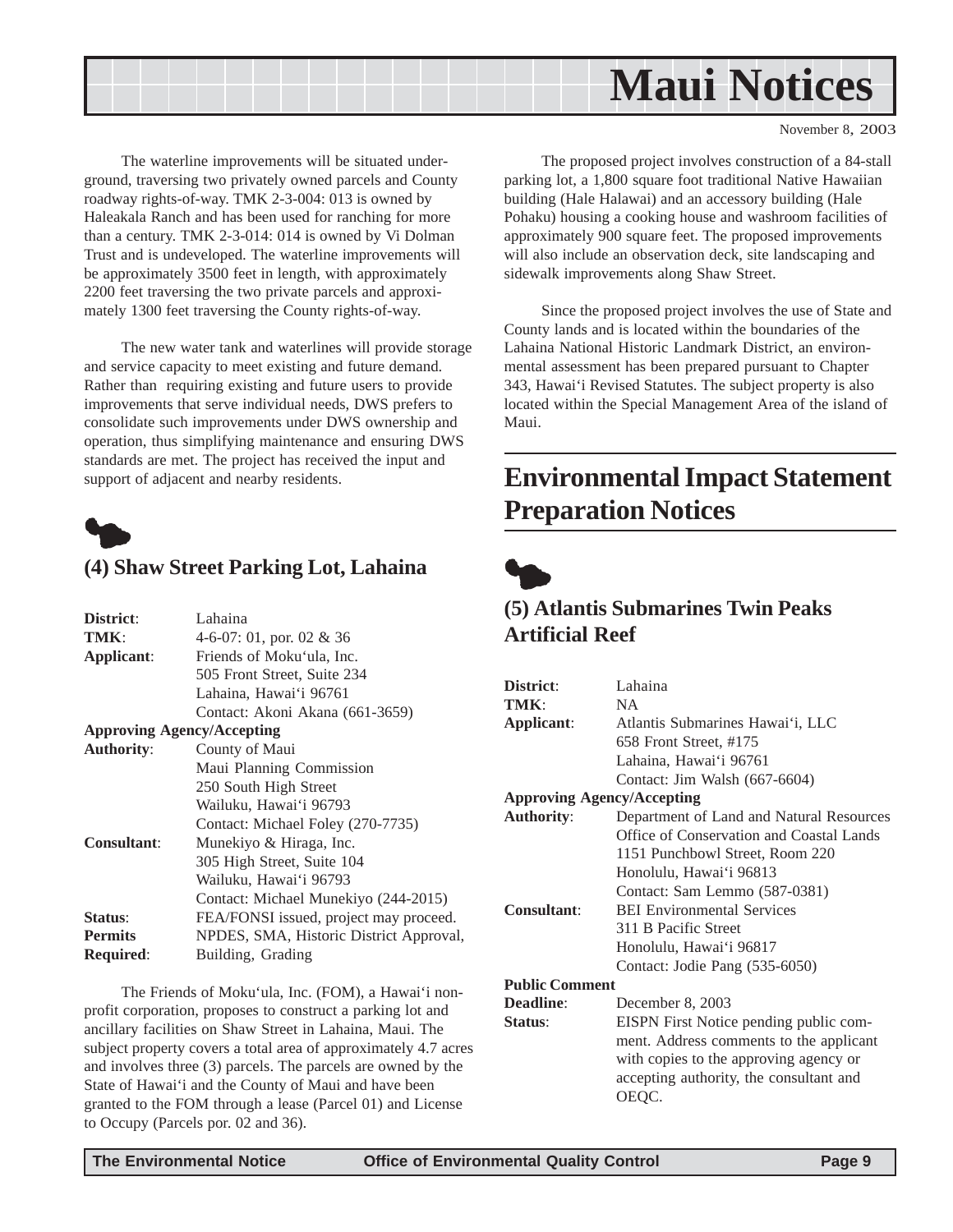## <span id="page-9-0"></span>**Maui Notices**

November 8, 2003

**Permits** CDUA, WQC, CZM Fed. Consistency Cert. **Required**: Army-404

Atlantis Submarines Hawai'i, LLC, (Atlantis Submarines) proposes to have an area designated as an artificial reef site where an artificial patch reef and associated mooring buoys would be developed. Upon approval, Atlantis Submarines plans to first sink a cleaned vessel at one of three proposed drop zones within the project site. As funds become available, Atlantis Submarines plans to develop the other artificial reef installation areas through the use of engineered artificial reef structures and/or other cleaned vessels. The purpose of the proposed project is three fold; 1) alleviate pressure on the natural reef system from overuse, 2) enhance the existing habitat by promoting reef and fish growth for commercial and recreational users, and 3) provide an educational opportunity to study the biomass increase over time.

The project site is an area known as Twin Peaks and is located on public conservation district land (ceded lands). Twin Peaks is located on the southern coast of Maui, approximately 0.5 miles southwest of Puamana Beach Park, south of Lahaina. The Twin Peaks area boundaries are latitudes 20º51'02" north 20º50'30" south and longitudes 156º40'01" east, 156º40'50" west and are approximately 337 acres (14,684,375 square feet). Depths range from 72 to 168 feet (12 to 28 fathoms). Each of the three drop zone locations would utilize approximately 5,000 square feet of sea floor for artificial reef installation.

## **National Environmental Policy Act (NEPA)**



## **Standoff Intelligence Detector (SID) Program Flight Tests (Draft EA/Draft FONSI)**

The Air Force has rewritten the draft environmental assessment (EA) and draft Finding of No Significant Impact (FONSI) for the proposed Standoff Intelligence Detector (SID) project. Public comments addressing the Draft EA and/ or the draft FONSI will be accepted until 28 November 2003.

A copy of the draft EA and the draft FONSI can be viewed on theAFRL website (http://www.de.afrl.af.mil/docs/ SID-EA.pdf) or at the reference desk at the Kihei, Kahului or Wailuku Libraries. Kihei library is located at 35 Waimahaihai St; the Kahului library is located at 90 School St; and the Wailuku library is located at 251 High St.

The Draft EA evaluates the extent of any and all affects of the SID project on the environment in order to assist the United States Air Force in reaching a decision on how and whether to proceed with the project. The USAF is required to include a Draft FONSI with the initial publication of the Draft EA. Please note that the FONSI is a "draft" and that no decision has been made by the USAF on how or whether to proceed with the project. The draft FONSI is intended to provide interested parties with additional information upon which to base their comments.

AFRL will respond to comments that are received prior to 28 November 2003. AFRL will also respond to comments received during the public comment period for the previous draft EA. This draft EA replaces the previous draft EA. Individuals wishing to contribute comments or desiring further information should contact Ms. Michelle Hedrick at Michelle.Hedrick@kirtland.af.mil or (505) 846-4574, or may send written comments to: AFRL/DEOS, 3550 Aberdeen Dr. SE, Kirtland AFB, NM 87117-5776.

## **Previously Published Projects Pending Public Comments**

### **Draft Environmental Assessments**

| Applicant:            | Bill Nguyen                              |
|-----------------------|------------------------------------------|
|                       | $c/\sigma$ PBR HAWAI'I                   |
|                       | ABS Tower, Suite 650                     |
|                       | 1001 Bishop Street                       |
|                       | Honolulu, Hawai'i 96813                  |
|                       | Contact: Tom Schnell (521-5631)          |
|                       | <b>Approving Agency/Accepting</b>        |
| <b>Authority:</b>     | Department of Land and Natural Resources |
|                       | $P.$ $O.$ $Box 621$                      |
|                       | Honolulu, Hawai'i 96809                  |
|                       | Contact: Sam Lemmo (587-0377)            |
| <b>Public Comment</b> |                                          |
| <b>Deadline:</b>      | November 22, 2003                        |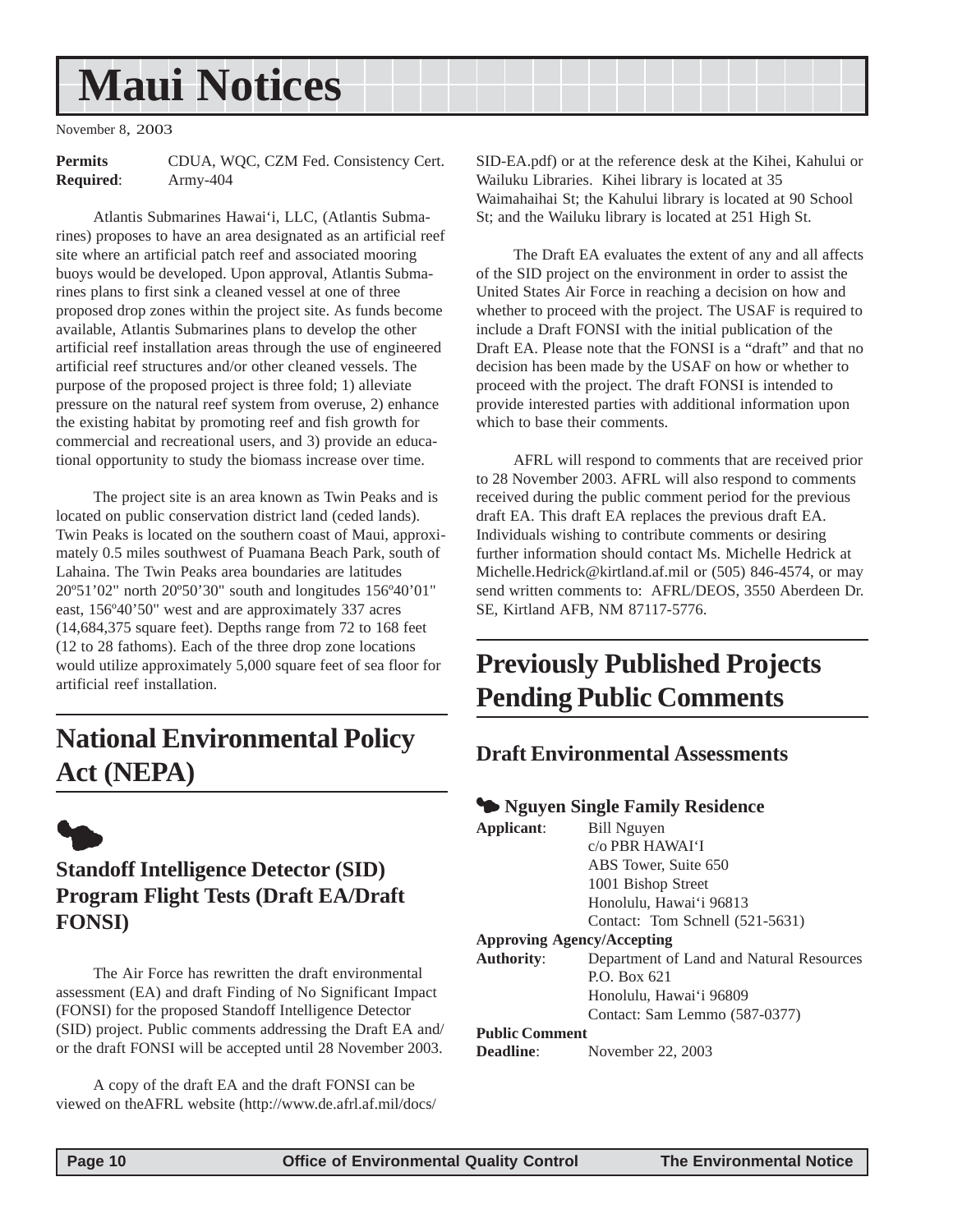<span id="page-10-0"></span>

November 8, 2003

## **Environmental Impact Statement Preparation Notices**

#### 3 **Honokowai Master Plan**

**Applicant**: Department of Hawaiian Home Lands P.O. Box 1879 Honolulu, Hawai'i 96805 Contact: Stewart Matsunaga (587-6454)

#### **Approving Agency/Accepting**

**Authority**: Governor, State of Hawai'i c/o Office of Environmental Quality Control 235 South Beretania Street, Suite 702 Honolulu, Hawai'i 96813

#### **Public Comment**

**Deadline**: November 22, 2003



## **Draft Environmental Assessments**

## 22 J

### **(1) Moloka'i General Hospital Expansion and Renovation**

| District:                         | Moloka'i                                    |
|-----------------------------------|---------------------------------------------|
| TMK:                              | 5-3-009: 017                                |
| Applicant:                        | Moloka'i General Hospital                   |
|                                   | 280 Puali Street                            |
|                                   | Kaunakakai, Hawai'i 96748                   |
|                                   | Contact: Randy Lite (553-3185)              |
| <b>Approving Agency/Accepting</b> |                                             |
| <b>Authority:</b>                 | County of Maui                              |
|                                   | Moloka'i Planning Commission                |
|                                   | c/o Department of Planning                  |
|                                   | 250 South High Street                       |
|                                   | Wailuku, Hawai'i 96793                      |
|                                   | Contact: Ms. Kivette Caigoy (270-7735)      |
| <b>Public Comment</b>             |                                             |
| <b>Deadline:</b>                  | December 8, 2003                            |
| Status:                           | DEA First Notice pending public comment.    |
|                                   | Address comments to the applicant with      |
|                                   | copies to the approving agency or accepting |
|                                   | authority and OEQC.                         |
| <b>Permits</b>                    |                                             |
| <b>Required:</b>                  | SMA, Building, Demolition, Grading          |
|                                   |                                             |

The proposed project is located at the West end of Ranch Camp and the North end of Kaunakakai. The North and West sides of the property border Moloka'i Ranch, the South side adjoins commercial property and the East side borders residential.

The program for development identifies a need for 23,236 SF of patient service area and 14,377 SF of nonpatient services. Based on code issues and operational requirements, the patient service area shall be provided within a new building addition while non-patient service areas shall be redeveloped within the existing hospital structures. The site area has remained undeveloped for the past 40 years and has been used for parking.

**1**

**Moloka'i Notices**

The hospital has been a good neighbor to adjacent properties. Noise, traffic and visual impacts have always been kept to an acceptable level. A primary goal of the proposed project will be to maintain and continue to improve on the standards set to date.

The proposed actions are compatible under the "Urban" State Land Use designation, objectives and policies of the County of Maui General Plan, objectives and implementing actions of the Moloka'i Community Plan, and with Maui County zoning standards.

The proposed project will potentially impact all of the transportation elements during construction. Materials, equipment and personnel will need to be moved on and off the island during the 2-year construction period. A program to provide increased traffic for shipping, transportation and vehicular movement is being specified for the project and will be implemented by the contractor as part of the general contract for construction. Once the project is complete, transportation system demand from the hospital will revert back to its previous levels. 22 J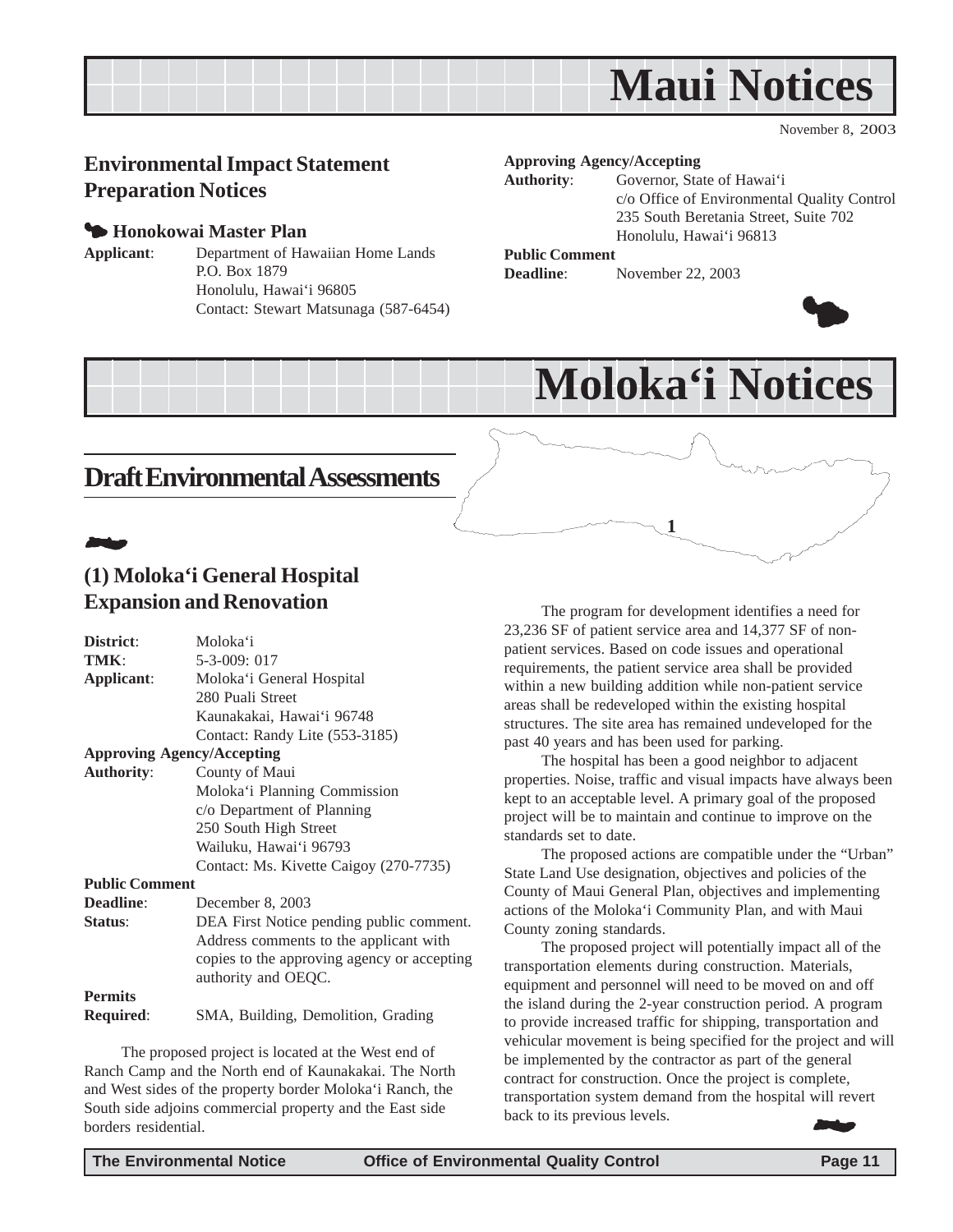## <span id="page-11-0"></span>**Hawai'i Notices**

November 8, 2003

## **Draft Environmental Assessments**

## $\blacklozenge$ **(1) 'Uila Ranch Invasive Species Control/Pasture Re-establishment**

| District:               | Kaʻu                                                                                                                                                                                                                                                                                                                                                                                                       |
|-------------------------|------------------------------------------------------------------------------------------------------------------------------------------------------------------------------------------------------------------------------------------------------------------------------------------------------------------------------------------------------------------------------------------------------------|
| TMK:                    | $9 - 9 - 01:17$                                                                                                                                                                                                                                                                                                                                                                                            |
| Applicant:              | Kenneth and Mary Ellen Wong (967-7224)                                                                                                                                                                                                                                                                                                                                                                     |
|                         | P.O. Box 250                                                                                                                                                                                                                                                                                                                                                                                               |
|                         | Volcano, Hawai'i 96785                                                                                                                                                                                                                                                                                                                                                                                     |
|                         | <b>Approving Agency/Accepting</b>                                                                                                                                                                                                                                                                                                                                                                          |
| <b>Authority:</b>       | Department of Land and Natural Resources                                                                                                                                                                                                                                                                                                                                                                   |
|                         | P.O. Box 621                                                                                                                                                                                                                                                                                                                                                                                               |
|                         | Honolulu Hawai'i 96809                                                                                                                                                                                                                                                                                                                                                                                     |
|                         | Contact: Dawn Hegger (587-0380)                                                                                                                                                                                                                                                                                                                                                                            |
| <b>Consultant:</b>      | Christian Rygh (982-5638)                                                                                                                                                                                                                                                                                                                                                                                  |
|                         | <b>HCR 1 Box 5022</b>                                                                                                                                                                                                                                                                                                                                                                                      |
|                         | Kea'au, Hawai'i 96749                                                                                                                                                                                                                                                                                                                                                                                      |
| <b>Public Comment</b>   |                                                                                                                                                                                                                                                                                                                                                                                                            |
| <b>Deadline:</b>        | December 8, 2003                                                                                                                                                                                                                                                                                                                                                                                           |
| $\mathbf{C}$ to the set | $\overline{\text{DE}}$ $\overline{\text{E}}$ $\overline{\text{E}}$ and $\overline{\text{E}}$ and $\overline{\text{E}}$ and $\overline{\text{E}}$ and $\overline{\text{E}}$ and $\overline{\text{E}}$ and $\overline{\text{E}}$ and $\overline{\text{E}}$ and $\overline{\text{E}}$ and $\overline{\text{E}}$ and $\overline{\text{E}}$ and $\overline{\text{E}}$ and $\overline{\text{E}}$ and $\overline$ |

| Status:          | DEA First Notice pending public comment.    |
|------------------|---------------------------------------------|
|                  | Address comments to the applicant with      |
|                  | copies to the approving agency or accepting |
|                  | authority, the consultant and OEQC.         |
| <b>Permits</b>   |                                             |
| <b>Required:</b> | <b>CDUP</b>                                 |

Kenneth and Mary Ellen Wong are proposing to clear invasive plant species from existing pastures (500 acres) on 'Uila Ranch in Volcano. The work is prescribed in a Conservation Plan drafted by the Natural Resources Conservation Service (NRCS). Due to the scope of the NRCS's plan and the variability of the cooperator's budget, the plan will be phased in. An additional CDUA and EA will be prepared prior to implementing subsequent phases, which focus on removing invasive tree species from forested half of the 1020-acre property.

The currently proposed project area consists of existing pastures overrun by Yellow Himalayan Raspberry (*Rubus ellipticus*) and other invasive shrub and tree species. Most of this 500-acre area is located in the General Subzone of the Conservation District. A small portion of the pastures is in the Limited Subzone. The proposed treatments are identified

land uses in both subzones. Bulldozers will remove the majority of the noxious brush by grubbing and raking (no grading), in a manner that will leave existing 'ohi'a trees intact and cause minimal ground disturbance. Spot-spraying of herbicide is proposed for hard-to-reach areas and for invasive volunteers as they gradually emerge from the seed bank. Clearing activities will be staggered and mindful of weather conditions. Kikuyu grass will be planted immediately after each section is cleared to avoid leaving large areas of soil exposed.

**1**

The proposed action is not expected to have any significant detrimental impacts to the environment. The chief environmental benefit of the project will be to remove a large, concentrated seed-source of *R. ellipticus* and other invasive species from an area surrounded by State forest reserves and Hawai'i Volcanoes National Park lands.

**2**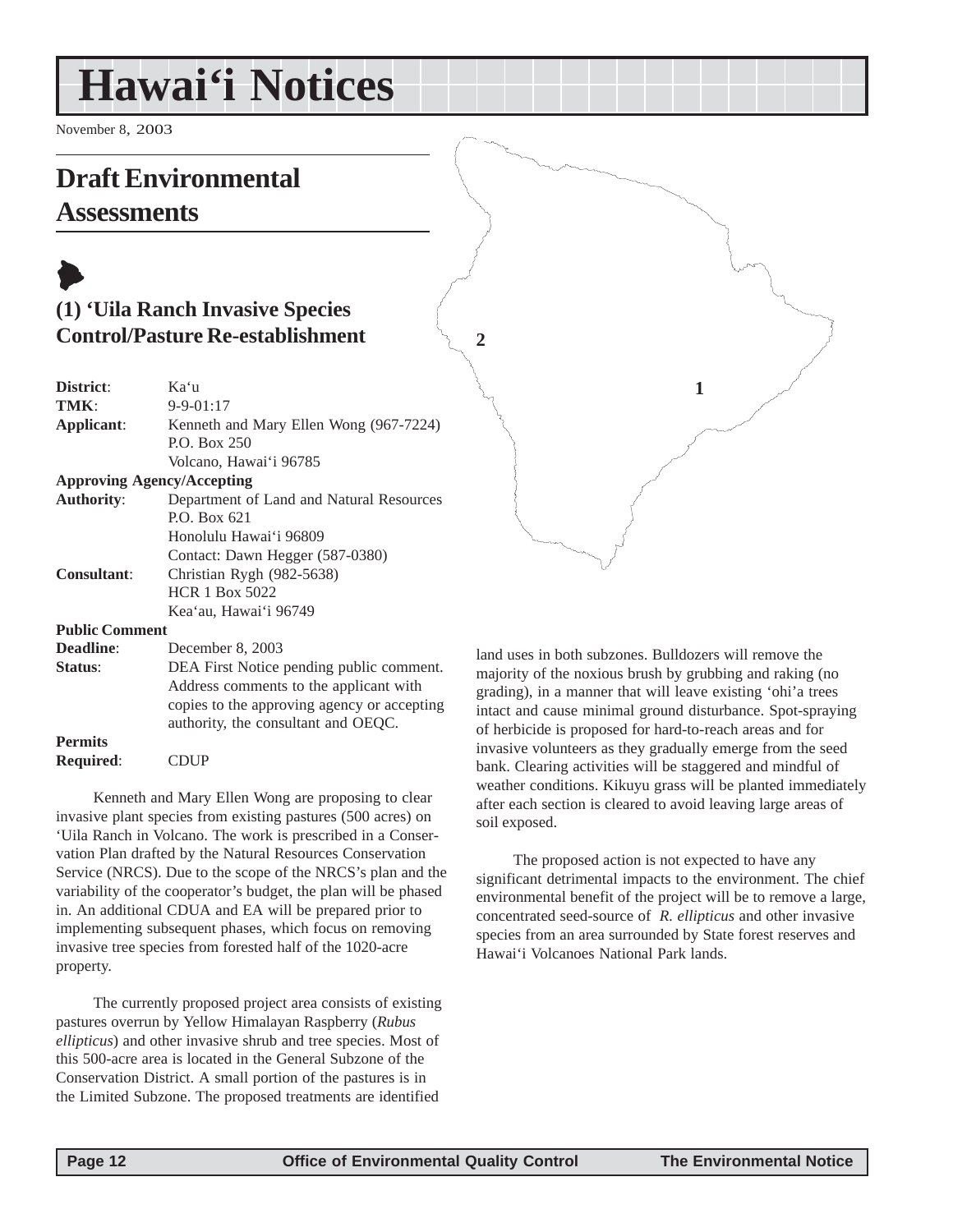## **Hawai'i Notices**

November 8, 2003

## **Final Environmental Assessments/Findings of No Significant Impacts (FONSI)**

## $\blacktriangleright$

## **(2) Honl's Parking Lot and Restroom Facility**

| District:          | North Kona                             |
|--------------------|----------------------------------------|
| TMK:               | 7-5-018: 088                           |
| Applicant:         | Sunstone Realty Partners X, LLC        |
|                    | $c$ /o Gregory Mooers (885-6839)       |
|                    | P.O. Box 1101                          |
|                    | Kamuela, Hawai'i 96743                 |
|                    | <b>Approving Agency/Accepting</b>      |
| <b>Authority:</b>  | County of Hawai'i                      |
|                    | <b>Planning Department</b>             |
|                    | 101 Pauahi Street, Suite 3             |
|                    | Hilo, Hawai'i 96720                    |
|                    | Contact: Larry Brown (961-8288)        |
| <b>Consultant:</b> | Ron Terry, Ph.D. (982-5831)            |
|                    | HC2, Box 9575                          |
|                    | Keaau, Hawai'i 96749                   |
| Status:            | FEA/FONSI issued, project may proceed. |
| <b>Permits</b>     |                                        |
| <b>Required:</b>   | SMA, Plan Approval, Building           |
|                    |                                        |

The proposed project consists of a 20-stall parking area, restroom facilities, landscaping and pedestrian improvements located on the grounds of the County of Hawai'i Sewer Pump Station, in Kailua-Kona. The site is directly across Ali'i Drive from the surfing site known as Honl's. Over the last two decades, pedestrian, bicycle and motor vehicle traffic have increased substantially on Ali'i Drive. This, along with the designation of no-parking zones on both shoulders of the road, has led to a loss of safe, legal parking for Honl's surf site. The proposed project is meant to address the need for this parking. It will also provide restrooms that can accommodate not only beach users but also bicyclists, walkers and joggers on Ali'i Drive. This service is needed for both the convenience of recreational users of the beach and Ali'i Drive and also for protection of coastal water quality. The action is being undertaken by Sunstone Realty Partners X, LLC, pursuant to Change of Zone conditions associated with the development of Ali'i Cove in Kailua-Kona.

The project is expected to be completed about six months after receiving all permits and approvals. In accordance with the pertinent change of zone ordinance affecting the Alii Cove property, Sunstone will be credited the estimated \$250,000 cost of the project against their impactrelated fees.

Mitigation includes transplanting a landscaped *Pritchardia affinis* palm, as well as measures concerning construction activity and inadvertent historic site finds.



## **Correction of ScopingMeeting Location for the Kawaihae Deep Draft Harbor Modifications Project**

An error in the location of the public scoping meeting for the Kawaihae Deep Draft Harbor Modifications Project was published in the October 23, 2003 issue of the Environmental Notice. The meeting will not be held at the Waimea Community Center. Herein is the correct information:

> Thursday, November 13, 2003 **Waimea Civic Center** Mamalahoa Highway next to the Courthouse and Police Station 7:00-9:00 p.m.

If there are any questions, please contact Jeffrey Overton of Group 70 International at 523-5866.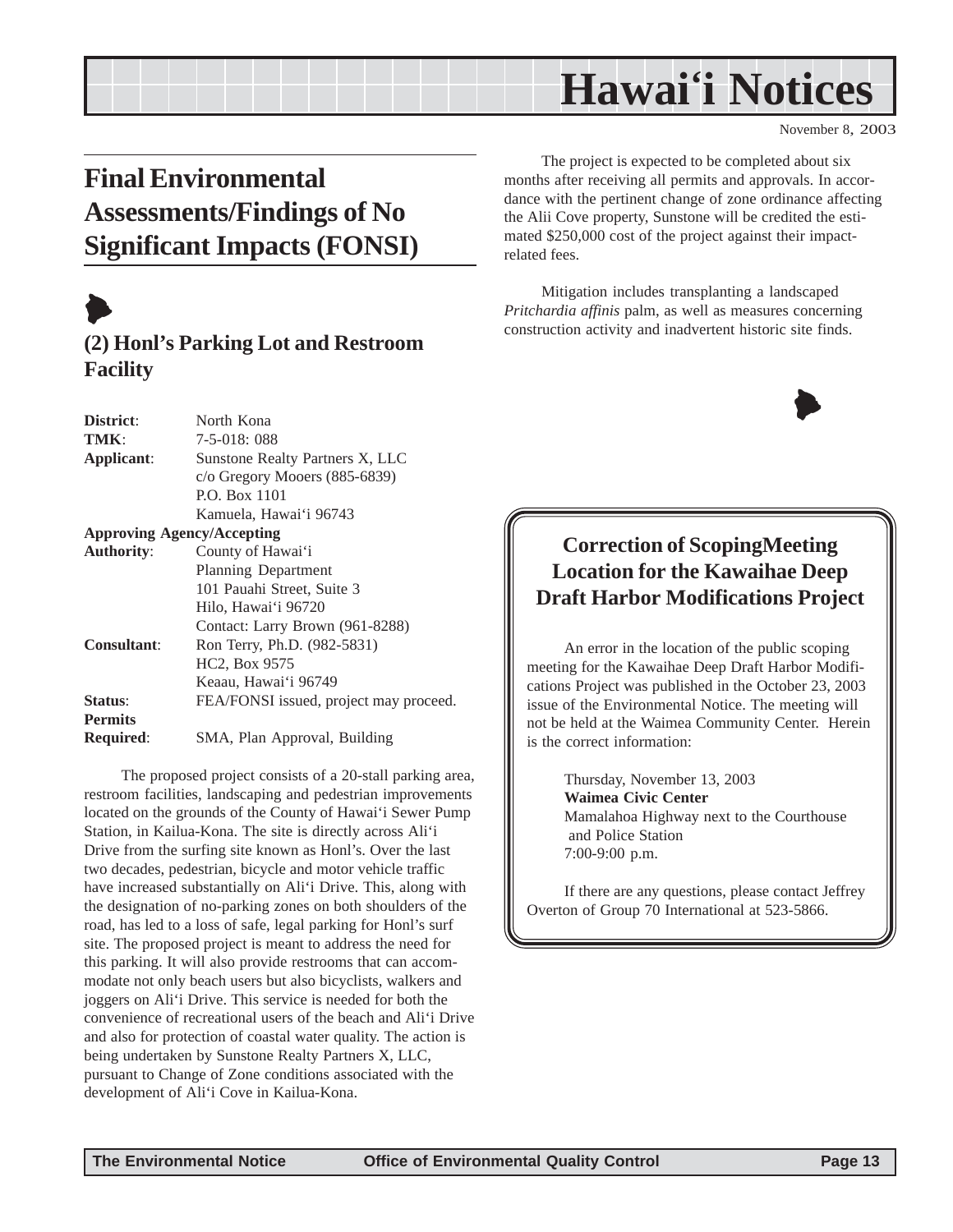## <span id="page-13-0"></span>**Kaua'i Notices**

November 8, 2003

## **Draft Environmental Assessments**

## $\bullet$ **(1) Kilauea Booster Pump Station**

| District:          | Hanalei                             |
|--------------------|-------------------------------------|
| TMK:               | 5-1-05:23 (Portion)                 |
| Applicant:         | County of Kaua'i                    |
|                    | Department of Water                 |
|                    | 4398 Pua Loke Street                |
|                    | Lihue, Hawai'i 96766                |
|                    | Contact: Keith Fujimoto (245-5449)  |
|                    | <b>Approving Agency/Accepting</b>   |
| <b>Authority:</b>  | Same as above.                      |
| <b>Consultant:</b> | Austin, Tsutsumi & Associates, Inc. |
|                    | 501 Sumner Street, Suite 521        |
|                    | Honolulu, Hawai'i 96817             |
|                    | Contact: Ivan Nakatsuka (533-3646)  |
|                    |                                     |

**Public Comment**

| <b>Deadline:</b> | December 8, 2003                         |
|------------------|------------------------------------------|
| Status:          | DEA First Notice pending public comment. |
|                  | Address comments to the applicant with   |
|                  | copies to the consultant and OEQC.       |
| <b>Permits</b>   | Use, Zoning, Building, Grading,          |
| <b>Required:</b> | Construction within State Highway, NPDES |
|                  |                                          |

The Department of Water (DOW) Kilauea Booster Pump Station (BPS) project will be located within a portion of the parcel designated as TMK: 5-1-05:23 along the east side of Wailapa Road. This privately-owned parcel is approximately 700 feet north (maka) of the intersection of Kuhio Highway and Wailapa Road, and is used for orchard farming.

The project involves the construction of a duplex pump system to increase the water pressure within the waterlines in Kuhio Highway and Wailapa Road for the benefit of the eastern part of the Kilauea Water System, and will operate in conjunction with the recently constructed Pu'u Pane Reservoir.

The two major aboveground components within the fenced site for the BPS will be a 13'x12'x10' high slab-ongrade building with concrete masonry unit walls and wood frame roof with composition shingle roofing, and an antenna mounted on either a 17'-6" high by 2-1/2" diameter pole or sub-master with a monopole for transmission of radio waves to the DOW's supervisory control and data acquisition (SCADA) control center for remote monitoring and operation of the pumps. The building and antenna would be obscured from view from Wailapa Road by existing ironwood trees along the edge of the road right-of-way.

**2**

**1**

Two 8" waterlines would be installed to the BPS along Wailapa Road from connection points to the existing waterline within Kuhio Highway. The waterlines will be installed in the grassed shoulder off the east (right) edge of the northbound paved lane of Wailapa Road, and therefore, will not require re-pavement of Wailapa Road.

This project may be funded by Federal funds through the State of Hawaii's Drinking Water State Revolving Fund (DWSRF) program, which would constitute a Federal action and will require the project to meet all of the Hawai'i DWSRF requirements.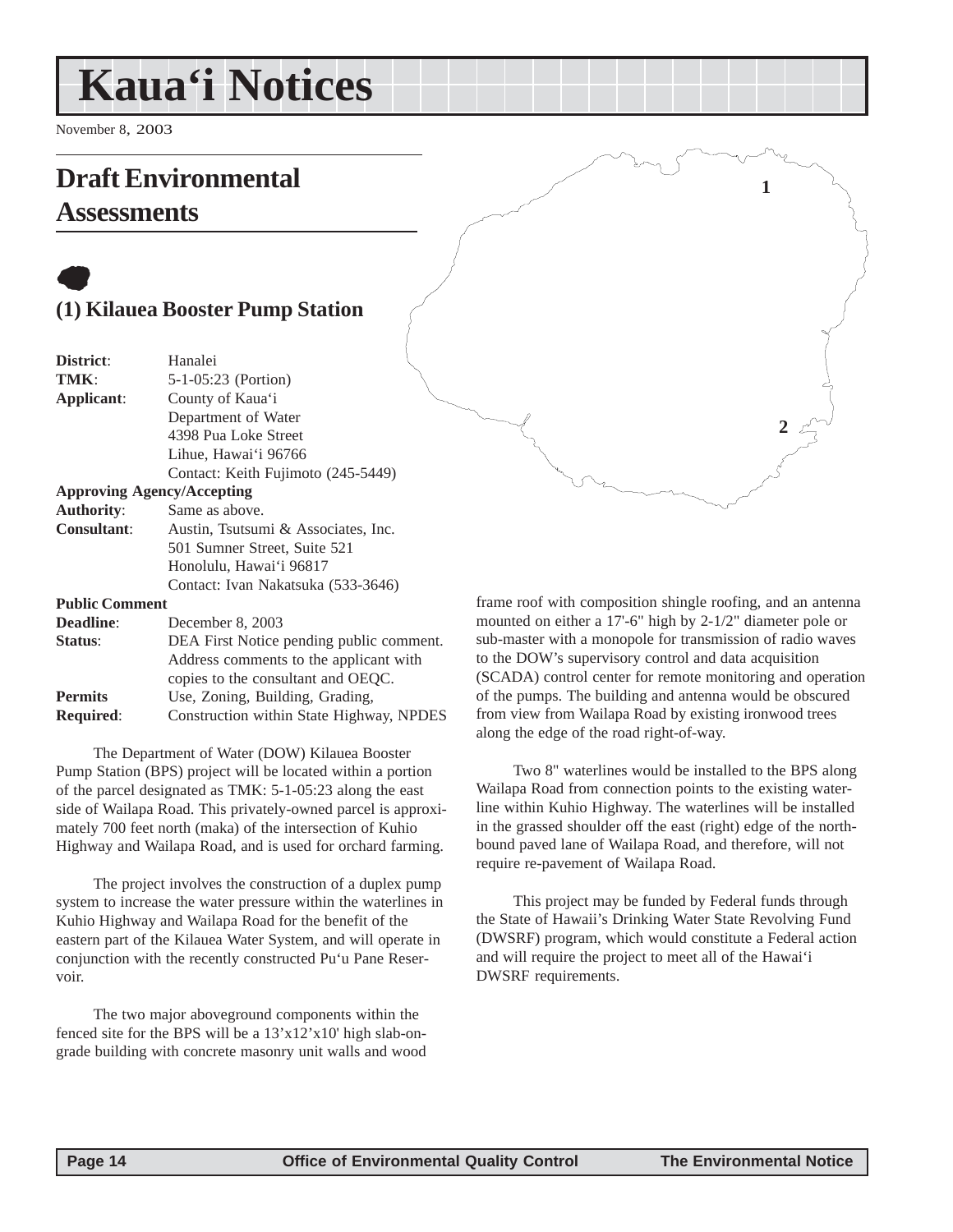## **Kaua'i Notices**

NOVEMBER 8, 2003

## <span id="page-14-0"></span>**Final Environmental Assessments/Findings of No Significant Impacts (FONSI)**



## **(2) YMCA of Kaua'i Facilities**

| District:          | Lihue                                  |
|--------------------|----------------------------------------|
| TMK:               | $3 - 3 - 03:43$                        |
| Applicant:         | YMCA of Kaua'i                         |
|                    | P.O. Box 1786                          |
|                    | Lihue, Hawai'i 96766                   |
|                    | Contact: Tom Tannery (246-9090)        |
|                    | <b>Approving Agency/Accepting</b>      |
| <b>Authority:</b>  | County of Kaua'i, Offices of Community |
|                    | Assistance, Housing Agency             |
|                    | 4193 Hardy Street                      |
|                    | Lihue, Hawai'i 96766                   |
|                    | Contact: Gary Mackler (241-6867)       |
| <b>Consultant:</b> | Agor Architecture                      |
|                    | 4374 Kukui Grove, Suite 204            |
|                    | Lihue, Hawai'i 96766                   |
|                    | Contact: Ron Agor (245-4550)           |
|                    |                                        |

**Status:** FEA/FONSI issued, project may proceed. **Permits Required**: Use, Building, NPDES

This project proposes the construction of facilities for the YMCA of Kaua'i. The new facilities will allow the YMCA to continue and expand the various community services they have been offering for nearly 75 years on Kaua'i. The project site is located at the southwest corner of Kaumuali'i Highway and Nuhou Street at the western outskirt of Lihue. The site is part of Grove Farm's community residential and commercial development plan for Lihue and Puhi.

The facilities will be situated on a 3.642-acre site and will consist of an administration building, childcare center, wellness center, locker/restroom building, gymnasium, multipurpose building, swimming pool and batting cages. Water, sewer, electrical, cable and telephone services are available underground on the street. The site has a very gentle down slope from the northwest corner to the southwest corner. Kaumuali'i Highway is adjacent and north of the property and Nuhou Street is adjacent and east of the property.



## **Environmental Council Notices**

## **Environmental Council Meetings**

The Environmental Council is scheduled to meet on Wednesday, November 12, 2003 at 2:00 p.m. on the  $7<sup>th</sup>$  floor of the Leiopapa A Kamehameha Building, 235 S. Beretania Street, Room 702, Honolulu. The Council's subcommittees are tentatively scheduled to meet the same day prior to the full Council meeting. Please call on or after November 6th for the final agenda.

Any person desiring to attend the meetings and requiring an accommodation (taped materials or sign language interpreter) may request assistance provided such a request is made five working days prior to the scheduled meetings. This request may be made in writing to Mr. Michael Faye, Chair, Environmental Council c/o OEQC, 235 S. Beretania St., Room 702, Honolulu, HI 96813 or by fax at (808) 586-4186.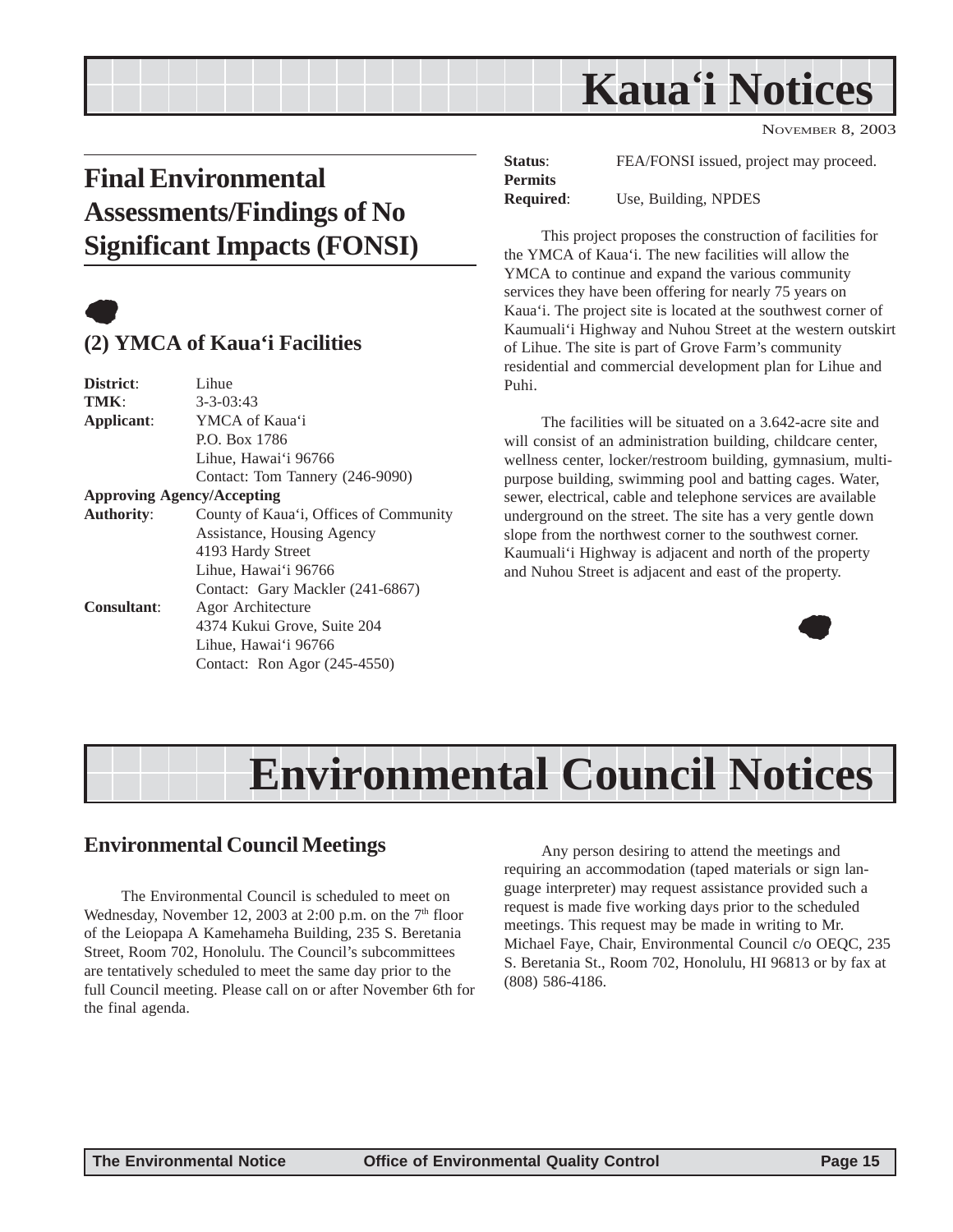## **Shoreline Notices**

November 8, 2003

## **Shoreline Certification Applications**

Pursuant to § 13-222-12, HAR the following shoreline certification applications are available for inspection at the DLNR District Land Offices on Kaua'i, Hawai'i and Maui and at Room 220, 1151 Punchbowl St., Honolulu, O'ahu (Tel: 587-0414). All comments shall be submitted in writing to the State Land Surveyor, 1151 Punchbowl Street, Room 210, Honolulu, Hawai'i 96813 and postmarked no later than fifteen (15) calendar days from the date of the public notice of the application. If there are any questions, please call Nick Vaccaro at 587-0384.

| File No.      | Date     | Location                                                                                                                                       | Applicant/Owner                                                      | TMK               |
|---------------|----------|------------------------------------------------------------------------------------------------------------------------------------------------|----------------------------------------------------------------------|-------------------|
| MA-293        | 10/29/03 | Lot A of the Crowell-Raymond Partition, land situated at Kuau,<br>Hamakuapoko, Island of Maui, Hawaii<br><b>Address: Vacant</b>                | Akamai Land Surveying,<br>Inc./Fred Schindler and<br>Donna Truesdell | $2-6-10:24$       |
|               |          | Purpose: Building Permit                                                                                                                       |                                                                      |                   |
| OA-849-2      | 10/29/03 | Lot 617 Land Court Application 1089 (Map 12), land situated<br>at Kamonanui, Waialua, Island of Oahu, Hawaii                                   | Sam O. Hirota, Inc./Donald<br>Johnson                                | $6 - 7 - 13:05$   |
|               |          | Address: 67-435 Waialua                                                                                                                        |                                                                      |                   |
|               |          | Purpose: Building Permit                                                                                                                       |                                                                      |                   |
| OA-388-2      | 10/29/03 | Lot 5 of the Kawailoa Subdivision File Plan 1820, land situated<br>at Kawailoa, Waialua, Island of Oahu, Hawaii                                | Jamie F.<br>Alimboyoguen/Dexter                                      | $6-1-13:07$       |
|               |          | Address: 61-169 Iliohu Place                                                                                                                   | Hewitt                                                               |                   |
|               |          | Purpose: Building Permit (building setback requirement)                                                                                        |                                                                      |                   |
| <b>OA-959</b> | 10/29/03 | Seabreeze Apartments Portion Diamond Head Terrace Section<br>"A", File Plan 214, land situated at Waikiki, Honolulu, Island of<br>Oahu, Hawaii | Walter P.<br>Thompson/Seabreeze<br>Apartments, Inc.                  | $3-1-33:59$       |
|               |          | Address: 3065 Kalakaua Avenue                                                                                                                  |                                                                      |                   |
|               |          | Purpose: Building Permit                                                                                                                       |                                                                      |                   |
| OA-802-3      | 10/29/03 | Lot 12, portion of Grant 4674 to John D. Holt Jr. land situated<br>at Honolulu, Island of Oahu, Hawaii                                         | DJNS Surveying &<br>Mapping, Inc., for Henrik                        | $3-1-40$ :<br>003 |
|               |          | Address: 206 Kula Manu Place                                                                                                                   | Falktoft                                                             |                   |
|               |          | Purpose: New House Construction                                                                                                                |                                                                      |                   |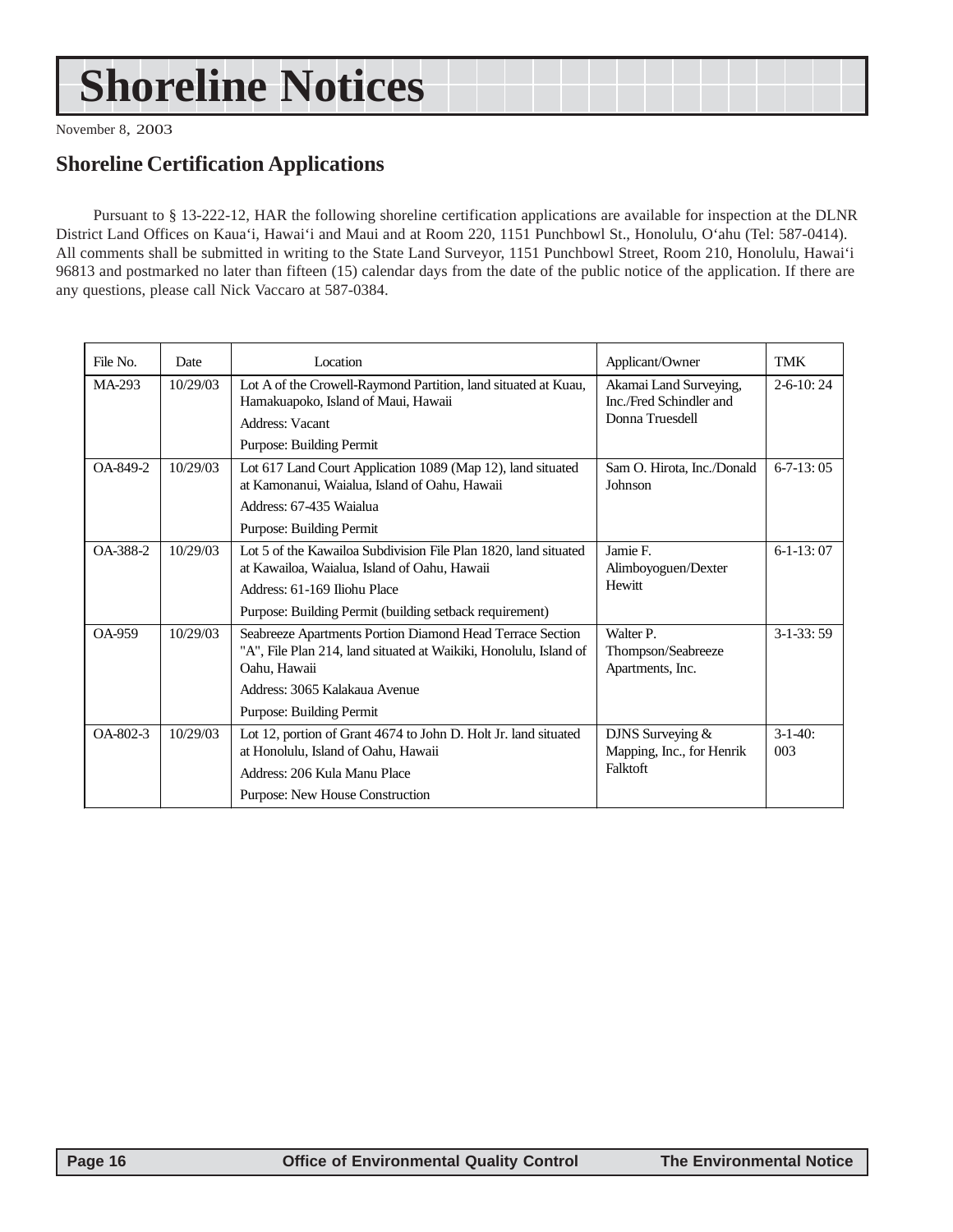<span id="page-16-0"></span>

### **Shoreline Certifications and Rejections**

Pursuant to §§13-222-26, HAR the following shorelines have been proposed for certification or rejection by the DLNR. Any person or agency wishing to appeal a proposed shoreline certification or rejection shall file a notice of appeal in writing with the department no later than 20 calendar days from the date of the public notice of the proposed shoreline certification or rejection. The Notice of appeal shall be sent to the BLNR, 1151 Punchbowl Street, Room 220, Honolulu, Hawai'i 96813.

| Case No. | Actions Under New &<br>Old Shoreline Rules      | Location                                                                                                                                                       | Applicant                                                                            | Tax Map<br>Key                       |
|----------|-------------------------------------------------|----------------------------------------------------------------------------------------------------------------------------------------------------------------|--------------------------------------------------------------------------------------|--------------------------------------|
| OA-946   | Proposed Shoreline<br>Certification             | Lot 1063 of Land Court Application 667 (Map 253), land<br>situated at Kaneohe, Koolaupoko, Oahu, Hawaii                                                        | Gil Surveying<br>Services/Tetsuro                                                    | $4 - 4 - 39:25$                      |
|          | 10/27/03                                        | Address: 612 Kaimalino Place                                                                                                                                   | Hata                                                                                 |                                      |
|          | New Rules                                       | Purpose: Building Setback                                                                                                                                      |                                                                                      |                                      |
| OA-948   | Proposed Shoreline<br>Certification             | Portion of Kaaawa Beach Park, land situated at Kaaawa,<br>Koolauloa, Oahu, Hawaii (51-329 Kamehameha Highway)                                                  | Walter P.<br>Thompson/City and<br>County of Honolulu                                 | $5 - 1 - 02$<br>$(Por)$ 25           |
|          | 10/27/03                                        | Purpose: Building Permit                                                                                                                                       |                                                                                      |                                      |
|          | New Rules                                       |                                                                                                                                                                |                                                                                      |                                      |
| MA-276   | Proposed Shoreline<br>Certification             | Lot 2-2, of the Kaonoulu Beach Lots, land situated at<br>Kaonoulu, Kihei, Maui, Hawaii (726 South Kihei Road)                                                  | ControlPoint<br>$\operatorname{Surve}\!\operatorname{vin}\!g/\operatorname{U}\!S\!A$ | $3 - 9 - 01:87$                      |
|          | 10/27/03                                        | Purpose: Determine Setback for Design of Building                                                                                                              |                                                                                      |                                      |
|          | New Rules                                       |                                                                                                                                                                |                                                                                      |                                      |
| MA-204-3 | Proposed Shoreline<br>Certification             | Lot 71, Land Court Application 1744, land situated at<br>Hanakaoo, Lahaina, Maui, Hawaii (100 Nohea Kai Drive)                                                 | Warren S. Unemori<br>Engineering, Inc./                                              | $4 - 4 - 13 : 01$                    |
|          | 10/27/03                                        | Purpose: Planning Future Use of Property                                                                                                                       | Marriott Ownership<br>Resorts, Inc.                                                  |                                      |
|          | New Rules                                       |                                                                                                                                                                |                                                                                      |                                      |
| MA-289   | Proposed Shoreline<br>Certification<br>10/27/03 | Parcels 120, 83 and 15, being a portion of R.P 7447, Land<br>Commission Award 3237 to H. Hewahewa, land situated at<br>Kaonoulu, Kihei, Island of Maui, Hawaii | ControlPoint<br>Surveying, Inc./575<br>south Kihei Road,                             | $3 - 9 - 01$ :<br>120.83<br>and $15$ |
|          | New Rules                                       | Address: 588, 575 & 640 South Kihei Road                                                                                                                       | <b>LLC</b>                                                                           |                                      |
|          |                                                 | Purpose: SMA Permit for Proposed Improvements                                                                                                                  |                                                                                      |                                      |
| OA-956   | Proposed Shoreline<br>Certification             | Lots 2 and 54-E, Land Court Application 1002, land<br>situated at Kaneohe, Koolaupoko, Island of Oahu, Hawaii                                                  | Walter P Thompson,<br>Inc./Barbara Dale                                              | $4 - 5 - 01:38$                      |
|          | 10/27/03                                        | Address: 45-004 Lilipuna Road                                                                                                                                  | Kaspari                                                                              |                                      |
|          | New Rules                                       | Purpose: Building Permit                                                                                                                                       |                                                                                      |                                      |
| KA-171   | Proposed Shoreline<br>Certification             | Lot 2, Wainiha Subdivision II (File Plan No. 1840), land<br>situated at Wainiha, Hanalei, Island of Kauai, Hawaii                                              | Esaki Surveying and<br>Mapping, Inc./Carl                                            | $5 - 8 - 09:41$                      |
|          | 10/27/03                                        | Address: 7350 Alealea Road                                                                                                                                     | Stephens                                                                             |                                      |
|          | New Rules                                       | Purpose: Building Permit                                                                                                                                       |                                                                                      |                                      |
| MA-284   | Proposed Shoreline<br>Certification             | Portion of Parcel 24 and Parcel 33, land situated at<br>Makawao, Maui, Hawaii                                                                                  | Akamai Land<br>Surveying, Inc., for                                                  | $2 - 6 - 12:33$<br>and $2-5-4$ :     |
|          | 10/27/03                                        | Address: 799 Poho Place                                                                                                                                        | Floyd E.<br>Christenson, etal                                                        | 24 (Por)                             |
|          | New Rules                                       | Purpose: Building Permit                                                                                                                                       |                                                                                      |                                      |
| OA-952   | Proposed Shoreline<br>Certification             | Lot 31-A of Land Court Application 505 (Map 10), land                                                                                                          | Wesley T                                                                             | $4 - 3 - 06:52$                      |
|          | 10/27/03                                        | situated at Kailua, Koolaupoko, Island of Oahu, Hawaii<br>Address: 1006 Mokulua Drive                                                                          | Tengan/Lisa Martin                                                                   |                                      |
|          | New Rules                                       | Purpose: Building Permit                                                                                                                                       |                                                                                      |                                      |
| MA-197-2 | Proposed Shoreline                              | Lot 35 of the Kuau Sunset Beach Lots (File Plan 302), land                                                                                                     | Akamai Land                                                                          | $2 - 6 - 11 : 11$                    |
|          | Certification                                   | situated at Kuau, Hamakuapoko, Island of Maui, Hawaii                                                                                                          | Surveyors,                                                                           |                                      |
|          | 10/27/03                                        | Address: 42 Aleiki Place                                                                                                                                       | Inc./Robert and                                                                      |                                      |
|          | New Rules                                       | Purpose: Building Permit                                                                                                                                       | Virginia Karpovich                                                                   |                                      |
| MA-290   | Proposed Shoreline                              | Portion of Land Commission Award 11,216, Apana 21 to                                                                                                           | Akamai Land                                                                          | $2 - 1 - 11$ :                       |
|          | Certification                                   | M Kekauonohi, land situated at Honuaula Makawao, Island                                                                                                        | Surveying, Inc./Mark                                                                 | Portion of                           |
|          | 10/27/03                                        | of Maui. Hawaii<br>Address: 40 Makena Road                                                                                                                     | A. Bryers                                                                            | 12                                   |
|          | New Rules                                       | Purpose: Building Permit                                                                                                                                       |                                                                                      |                                      |
| MA-288   | Proposed Shoreline                              | Lot B of the Makena Beach Lots, land situated at Makena,                                                                                                       | Tanaka Engineers,                                                                    | $2 - 1 - 11:05$                      |
|          | Certification                                   | Kihei, Maui, Hawaii                                                                                                                                            | Inc./TMC                                                                             |                                      |
|          | 10/27/03                                        | Address: 4420 Old Makena Road                                                                                                                                  | Development, Inc.                                                                    |                                      |
|          | New Rules                                       | Purpose: Determine setback                                                                                                                                     |                                                                                      |                                      |
|          | <b>The Environmental Notice</b>                 | <b>Office of Environmental Quality Control</b>                                                                                                                 |                                                                                      | Page 17                              |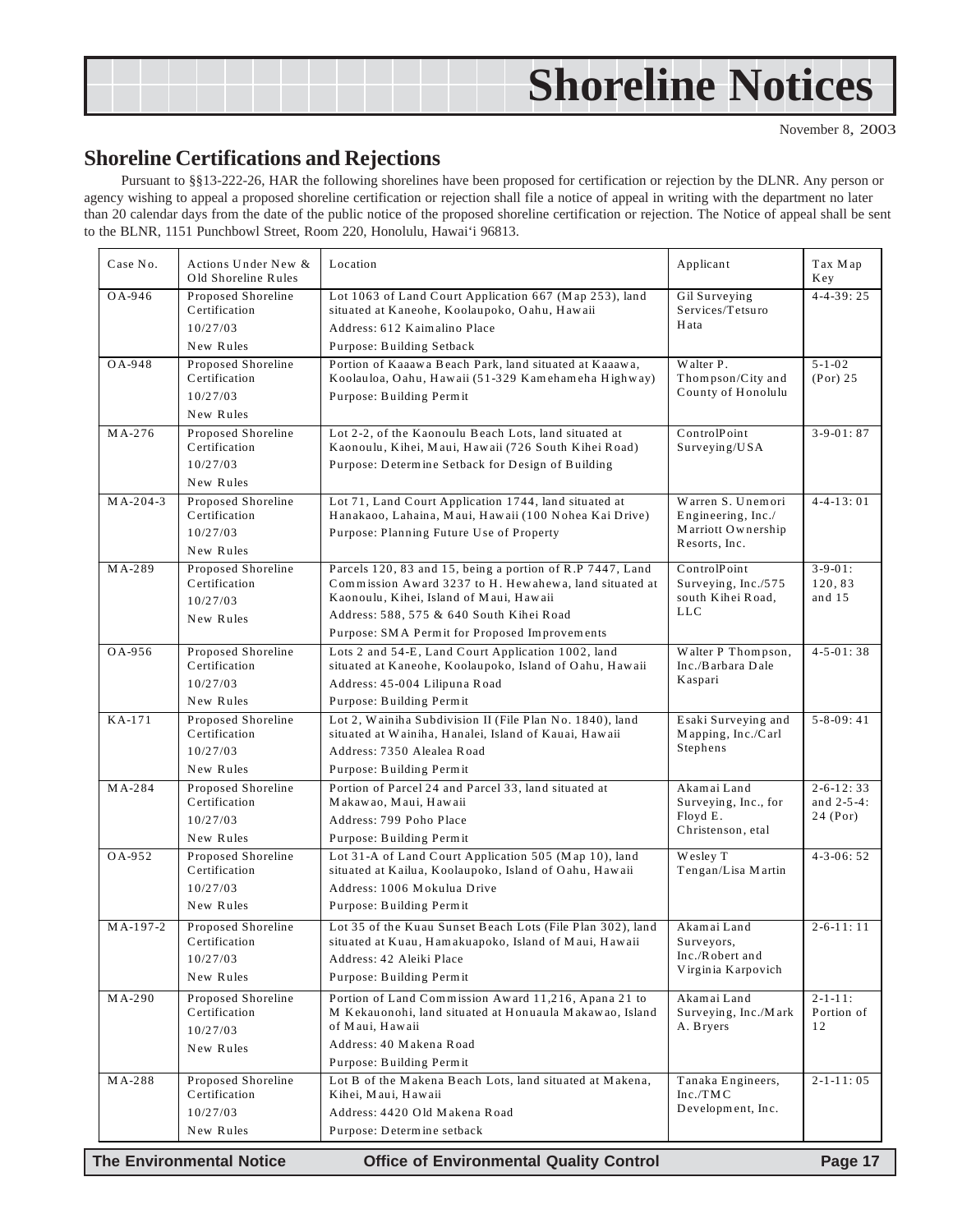## **Pollution Control Permit Applications**

November 8, 2003

## **Department of Health Permits**

The following is a list of some pollution control permits currently being reviewed by the State Department of Health. For more information about any of the listed permits, please contact the appropriate branch or office of the Environmental Management Division at 919 Ala Moana Boulevard, Honolulu.

| <b>Branch</b><br>Permit Type                                                   | Applicant & Permit<br>Num ber                                                          | Project Location                                                                                | Pertinent<br>Date            | Proposed Use                                                                                                                                  |
|--------------------------------------------------------------------------------|----------------------------------------------------------------------------------------|-------------------------------------------------------------------------------------------------|------------------------------|-----------------------------------------------------------------------------------------------------------------------------------------------|
| Clean Air Branch,<br>586-4200,<br><b>Covered Source</b><br>Permit              | Tesoro Hawaii<br>Corporation<br>CSP 0212-01-C<br>(Amendment)                           | 91-325 Komohana<br>Street, Kapolei,<br>Oahu                                                     | Issued:<br>10/13/03          | Flare Gas Vapor Recovery<br><b>System</b>                                                                                                     |
| Clean Air Branch,<br>586-4200,<br><b>Covered Source</b><br>Permit              | Bryson's Cinders,<br>Inc.<br>CSP 0073-02-C                                             | Kapoho Quarry,<br>TMK 1-4-2: 18,<br>Kapoho, Hawaii                                              | Comments<br>Due:<br>11/21/03 | 323 tph Stone Quarrying<br>and Processing Plant with a<br>865 hp (645 kW) Diesel<br><b>Engine Generator</b>                                   |
| Clean Air Branch,<br>586-4200,<br>Covered Source<br>Permit                     | AES Hawaii, Inc.<br>CSP 0087-02-C<br>(Renewal)                                         | 91-086 Kaomi Loop,<br>Campbell Industrial<br>Park, Kapolei, Oahu                                | Comments<br>Due:<br>11/21/03 | 180 MW Coal-Fired<br><b>Cogeneration Plant</b>                                                                                                |
| Clean Air Branch,<br>586-4200.<br>Noncovered<br>Source Permit                  | Jas. W. Glover, Ltd.<br>NSP 0010-10-N                                                  | 890 Leilani Street,<br>Hilo, Hawaii                                                             | Issued:<br>10/16/03          | 200 CY/Hr. Concrete Batch<br>Plant                                                                                                            |
| Clean Air Branch,<br>586-4200,<br>Temporary<br><b>Covered Source</b><br>Permit | West Hawaii<br>Concrete<br>CSP 0355-02-CT                                              | Initial Locations:<br>Waikoloa Quarry,<br>Waikoloa, Hawaii;<br>and Kona Quarry,<br>Kona, Hawaii | Issued:<br>10/16/03          | Two (2) Stone Processing<br>Plants                                                                                                            |
| Clean Air Branch,<br>586-4200,<br>Temporary<br><b>Covered Source</b><br>Permit | Grace Pacific<br>Corporation<br>CSP 0040-01-CT<br>(Amendment)                          | Initial Location:<br>Camp 10 Quarry,<br>Puunene, Maui                                           | Comments<br>Due:<br>11/26/03 | 186 TPH Drum-Mix Asphalt<br>Concrete Plant with Recycle<br>Kit. 1.25 MMBtu/Hr Hot Oil<br>Heater, and 725 kW Diesel<br><b>Engine Generator</b> |
| Clean Air Branch,<br>586-4200,<br>Noncovered<br>Source Permit                  | U.S. Naw,<br>Navy Region Hawaii<br>NSP 0117-01-N<br>(Renewal)                          | Beckoning Point,<br>Pearl Harbor, Oahu                                                          | Issued:<br>10/22/03          | Five (5) 1,200 kW Diesel<br>Engine Generators                                                                                                 |
| Clean Air Branch,<br>Noncovered<br>Source Permit                               | County of Maui<br>NSP 0251-01-N<br>(Renewal)                                           | Wailuku-Kahului<br>Wastewater<br>Reclamation Facility,<br>281 Amala Place,<br>Kahului, Maui     | Issued:<br>10/22/03          | One (1) 402 HP Diesel<br>Engine                                                                                                               |
| Clean Air Branch,<br><b>Covered Source</b><br>Permit                           | U.S. Navy, Public<br><b>Works Center Pearl</b><br>Harbor<br>CSP 0424-01-C<br>(Renewal) | <b>Red Hill Water</b><br>Pumping Station,<br>Honolulu, Oahu                                     | Issued:<br>10/27/03          | One (1) 2.0 MW<br><b>Combustion Turbine</b>                                                                                                   |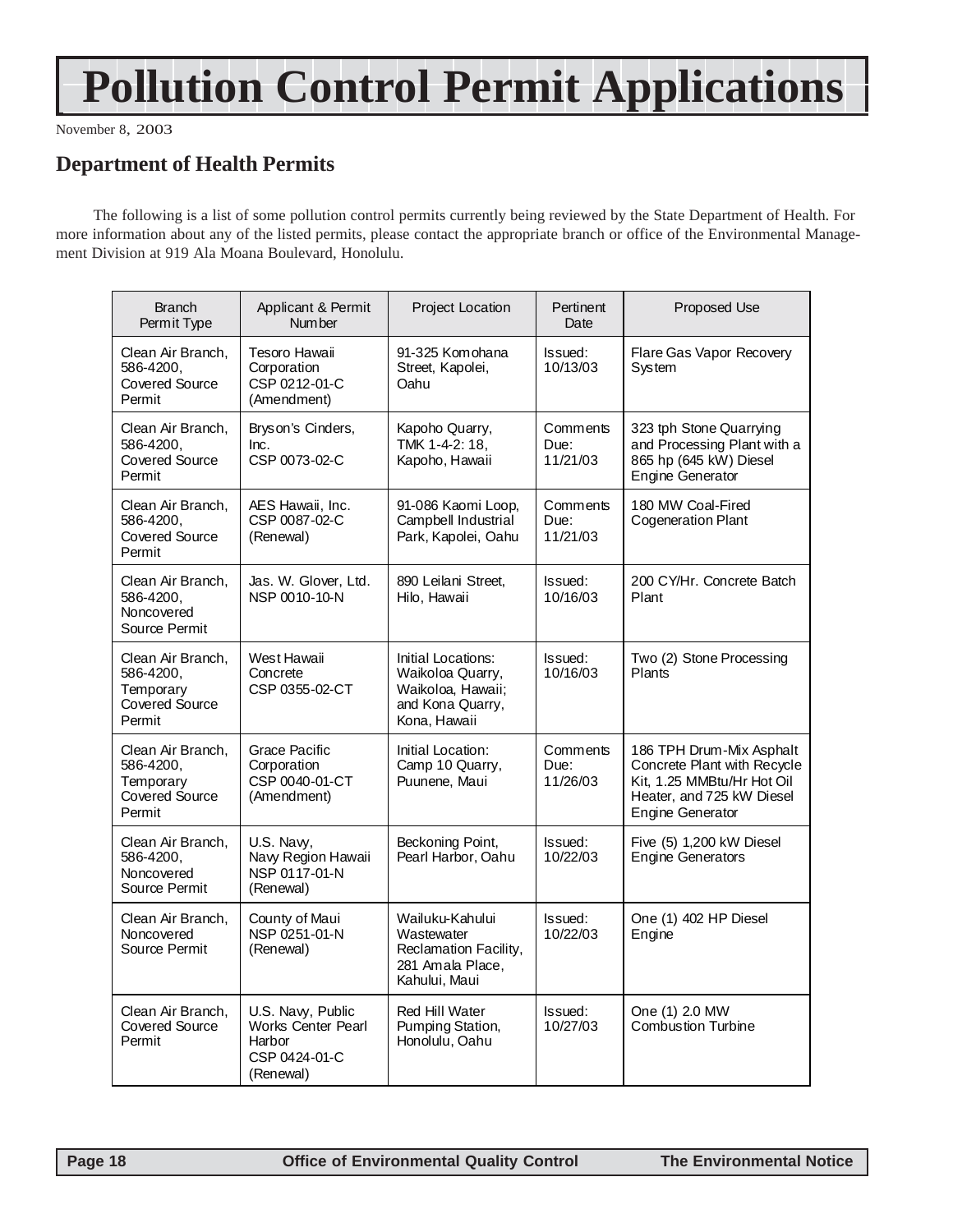## **Enforcement Notices**

November 8, 2003

### <span id="page-18-0"></span>**Summary of Inspection and Enforcement Actions**

The table below shows a tally of the inspections and responses conducted by the DOH pollution control program personnel during the period from July through September 2003. Inspections and enforcement actions are listed by program area. For more information, please contact the Environmental Planning Office at 586-4337

| <b>Enforcement Report for July-Sept 2003</b>      |                                   |                                 |                                                 |                               |                                   |                                     |                                                    |
|---------------------------------------------------|-----------------------------------|---------------------------------|-------------------------------------------------|-------------------------------|-----------------------------------|-------------------------------------|----------------------------------------------------|
|                                                   | <b>Inspections</b><br>& Responses | Warning<br>Notices <sup>1</sup> | Formal<br><b>Enforcement</b><br>$\text{Case}^2$ | <b>Fines</b><br><b>Issued</b> | Formal<br>Cases<br><b>Pending</b> | Formal<br>Cases<br><b>Concluded</b> | Supplemental<br>Environmental<br>Projects (S.E.P.) |
|                                                   | July-Sept 2003                    | July-Sept 2003                  | July-Sept 2003                                  | July-Sept 2003                | <b>Total to Date</b>              | July-Sept 2003                      | in Progress                                        |
| <b>Clean Air Branch</b>                           |                                   |                                 |                                                 |                               |                                   |                                     |                                                    |
| <b>Fugitive Dust</b>                              | 202                               | 16                              | 3                                               | \$1.400                       | $\mathbf{1}$                      | $\mathbf{1}$                        | $\mathbf 0$                                        |
| Noncovered Sources                                | 27                                | 9                               | 3                                               | \$4,275                       | 3                                 | 3                                   | $\overline{0}$                                     |
| <b>Covered Sources</b>                            | 51                                | $\overline{7}$                  | $\overline{4}$                                  | \$3,552,000                   | 3                                 | $\overline{4}$                      | $\Omega$                                           |
| <b>Agricultural Burning</b>                       | 98                                | $\mathbf 0$                     | $\Omega$                                        | \$0                           | $\mathbf{1}$                      | $\mathbf 0$                         | $\mathbf 0$                                        |
| Open Burning                                      | 35                                | $\overline{4}$                  | $\mathbf 0$                                     | \$0                           | $\mathbf 0$                       | $\mathbf 0$                         | $\mathbf 0$                                        |
| Others                                            | 85                                | $\mathbf{1}$                    | $\Omega$                                        | \$0                           | $\Omega$                          | $\Omega$                            | $\Omega$                                           |
| Solid & Hazardous Waste Branch                    |                                   |                                 |                                                 |                               |                                   |                                     |                                                    |
| <b>Underground Storage Tanks</b>                  | 183                               | $\mathbf{2}$                    | 27                                              | \$22,200                      | 0                                 | $\mathbf 0$                         | $\mathbf 0$                                        |
| Hazardous Waste                                   | 159                               | 47                              | 3                                               | \$40,000                      | 17                                | $\overline{2}$                      | $\overline{4}$                                     |
| Solid Waste                                       | 36                                | 20                              | 0                                               | \$0                           | 5                                 | $\mathbf 0$                         | $\overline{2}$                                     |
| <b>Clean Water Branch</b>                         |                                   |                                 |                                                 |                               |                                   |                                     |                                                    |
| Permitted Discharges (NPDES)                      | 26                                | $\mathbf{1}$                    | $\mathbf 0$                                     | \$0                           | 6                                 | $\mathbf 0$                         | $\overline{0}$                                     |
| Non-permitted Discharges                          | 78                                | 17                              | $\mathbf{1}$                                    | \$0                           | 6                                 | $\Omega$                            | $\Omega$                                           |
| <b>Water Quality Certifications</b>               | 5                                 | $\mathbf 0$                     | $\Omega$                                        | \$0                           | $\Omega$                          | $\Omega$                            | $\mathbf 0$                                        |
| <b>Wastewater Branch</b>                          |                                   |                                 |                                                 |                               |                                   |                                     |                                                    |
| <b>Wastewater Treatment Plants</b>                | 40                                | $\mathbf{1}$                    | $\mathbf 0$                                     | \$0                           | 3                                 | $\mathbf 0$                         | 3                                                  |
| Individual Wastewater Systems                     | 175                               | 21                              | $\overline{2}$                                  | \$60,000                      | 6                                 | $\mathbf 0$                         | $\mathbf 0$                                        |
| Animal Waste                                      | $\overline{2}$                    | $\mathbf 0$                     | $\mathbf 0$                                     | \$0                           | $\mathbf 0$                       | $\mathbf 0$                         | $\mathbf 0$                                        |
| Other                                             | 19                                | $\mathbf{1}$                    | 0                                               | \$0                           | 0                                 | 0                                   | $\mathbf 0$                                        |
| <b>Safe Drinking Water Branch</b>                 |                                   |                                 |                                                 |                               |                                   |                                     |                                                    |
| <b>Public Water Systems</b>                       | 157                               | 3                               | $\mathbf 0$                                     | \$0                           | $\overline{2}$                    | $\mathbf 0$                         | $\mathbf 0$                                        |
| Wells - Underground Injection Control             | 63                                | 15                              | $\mathbf{1}$                                    | \$19,900                      | $\overline{2}$                    | $\Omega$                            | $\overline{0}$                                     |
| <b>Hazard Evaluation &amp; Emergency Response</b> |                                   |                                 |                                                 |                               |                                   |                                     |                                                    |
| <b>Oil Spills</b>                                 | 0                                 | 0                               | 0                                               | \$0                           | 0                                 | $\mathbf 0$                         | 0                                                  |
| Hazardous Waste Releases                          | 5                                 | $\Omega$                        | $\Omega$                                        | \$0                           | $\Omega$                          | $\Omega$                            | $\overline{0}$                                     |
|                                                   |                                   |                                 |                                                 |                               |                                   |                                     |                                                    |
|                                                   |                                   |                                 |                                                 |                               |                                   |                                     |                                                    |
| <b>TOTAL</b>                                      | 570                               | 165                             | 44                                              | \$3,699,775                   | 55                                | 10                                  | 9                                                  |

<sup>1</sup> Informal letters warning a person or entity that they are violating environmental laws normally requiring corrective action by a specified deadline. Informal actions generally cover less serious issues such as small infractions by individuals, or violations of permit technicalities which do not directly impact environmental quality.

<sup>2</sup> Formal enforcement cases generally cover any serious violation and repeat or continued violations of permits or the law. Warning letters, if not adequately responded to, can lead to formal actions. Specifically, formal cases are administrative enforcement proceedings that typically include a formal notice of violation and an order. Orders often require corrective action, reports, and payment of a penalty. This section also includes field citations.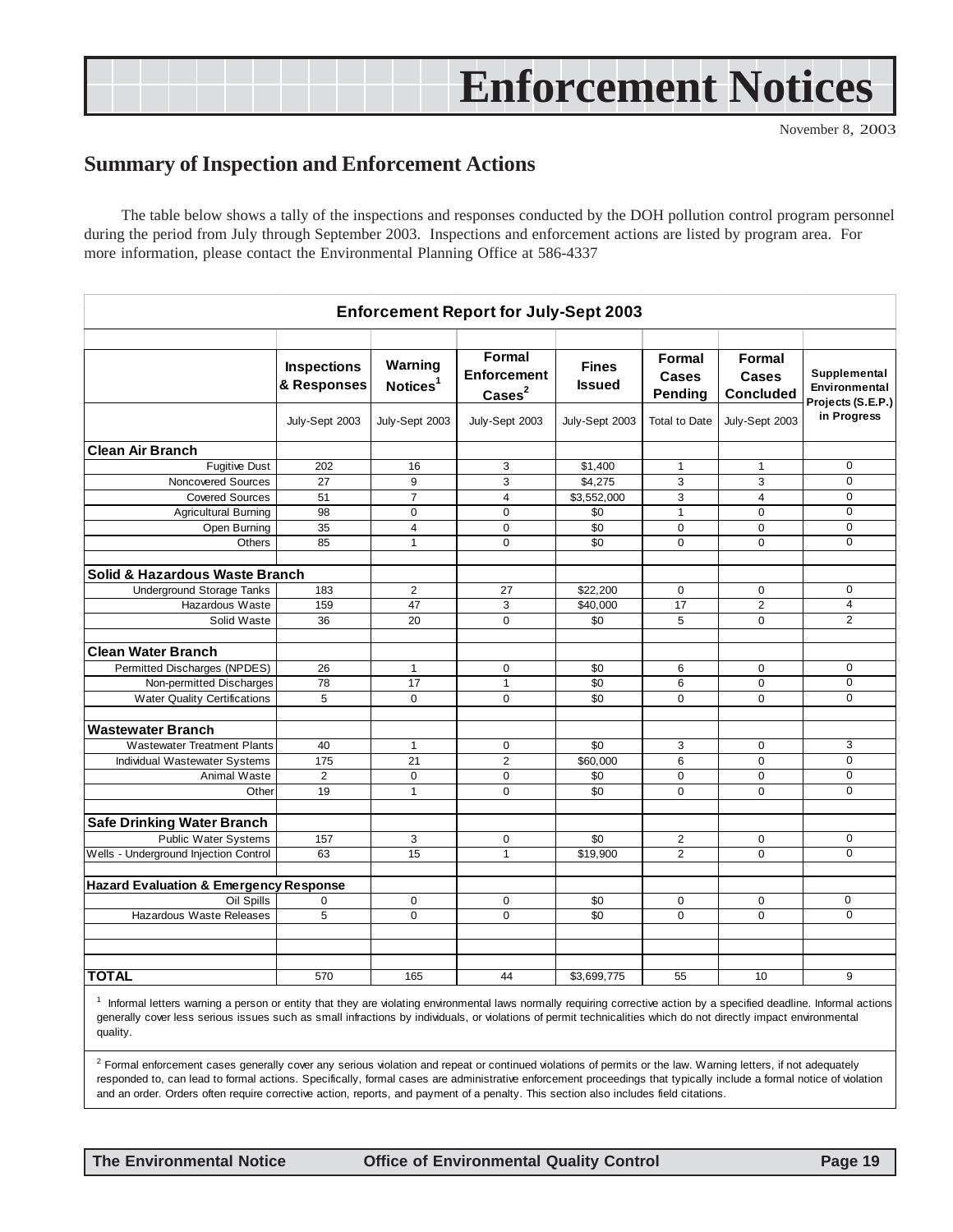## <span id="page-19-0"></span>**Enforcement Notices**

November 8, 2003

## **Formal Enforcement Actions and Settlements Completed by DOH**

Notices of violation issued from July through September 2003 are summarized below. The summaries do not constitute exact descriptions of the violations. For complete and accurate descriptions, please contact DOH at 586-4337 regarding copies of the violation notices.

#### **Clean Air Branch**

On July 29, 2003 a Notice and Finding of Violation was sent to **West Hawai**'**i Concrete in Kailua-Kona** for exceeding the operating hours of the diesel engine generators at the rock crushing plant in Kamuela, Hawai'i. They were ordered to take corrective action, prevent further violations, and pay a fine of \$8,400.000.

On August 8, 2003, a Notice and Finding of Violation was served to **Sphere, LLC, dba Pacific Aggregate**, of Kapolei for violations at their screening plant in Wai'anae. The company was operating equipment that was not covered by their Noncovered Source Permit. They were ordered to take immediate corrective actions and pay a penalty of \$3,175.00.

On August 22, 2003 a Notice and Finding of Violation was sent to the **Hilo Coast Power Company LLC** for violating conditions of their Covered Source Permit. They were ordered to take corrective action and fined the amount of \$2,900.00.

On September 3, 2003, a Notice and Finding of Violation was served to **Hawaiian Commercial and Sugar Company** of Pu'unene, Maui for violations of the Standards of Performance for Fossil-Fuel-Fired Steam Generators at the Pu'unene Mill. The plant has been in violation from June 15, 1975. They were ordered to take corrective action in 20 days and pay a fine of \$1,977,700.00

Also on September 3, 2003, a Notice & Finding of Violation was sent to **Maui Electric Company, Ltd.** of Kahului for repeated violations of exceeding 20% opacity limits within a certain period, of stack emissions at the Ma'alaea Generating Units. They were ordered to take corrective actions and notify the Department of Health within 20 days, and to pay a fine of \$1,563,000.00.

#### **Solid Waste Branch**

On August 26, 2003, a Complaint was served to **Kaua**'**i Commercial Co., Inc.** of Lihu'e, Kaua'i for transporting used oil without a permit. They were ordered to comply with the requirements of the law and fined \$10,000.00.

Also on August 26, 2003, a Complaint was issued to **Speedie Lube of Hawai**'**i, Inc.** of Lihu'e, Kaua'i for violations of transporting used oil without a permit at their facilities on Kauai and Maui. They were order to comply with the law and issued a fine of \$20,000.00.

Also on August 26, 2003, a Complaint was served to **Bering Sea Eccotech, Inc.** of Anchorage, Alaska. They were fined \$10,000.00 for transporting used oil without a permit at their facility at Malakole Road in Kapolei and ordered to comply with the law.

#### **Clean Water Branch**

On September 12, 2003, a Notice and Finding of Violation was issued to the **Oceanic Institute** in Waimanalo for discharging aquaculture pond overflow seawater into the ocean at Makapu'u Point. They were ordered to meet a compliance schedule of September 30, 2003 or pay a penalty of \$100 for each day the compliance schedule is not met.

On September 29, 2003, a Second Amended Notice and Finding of Violation was issued to the **West Hawai**'**i Utility Company, West Hawai**'**i Sewer Company, and County of Hawai**'**i** for multiple discharges of raw wastewater into State Waters and other permit violations and exceedences. A Second Amended Order was also issued for the respondents to take corrective action. A penalty will also be assessed, and the amount will be determined at a later date.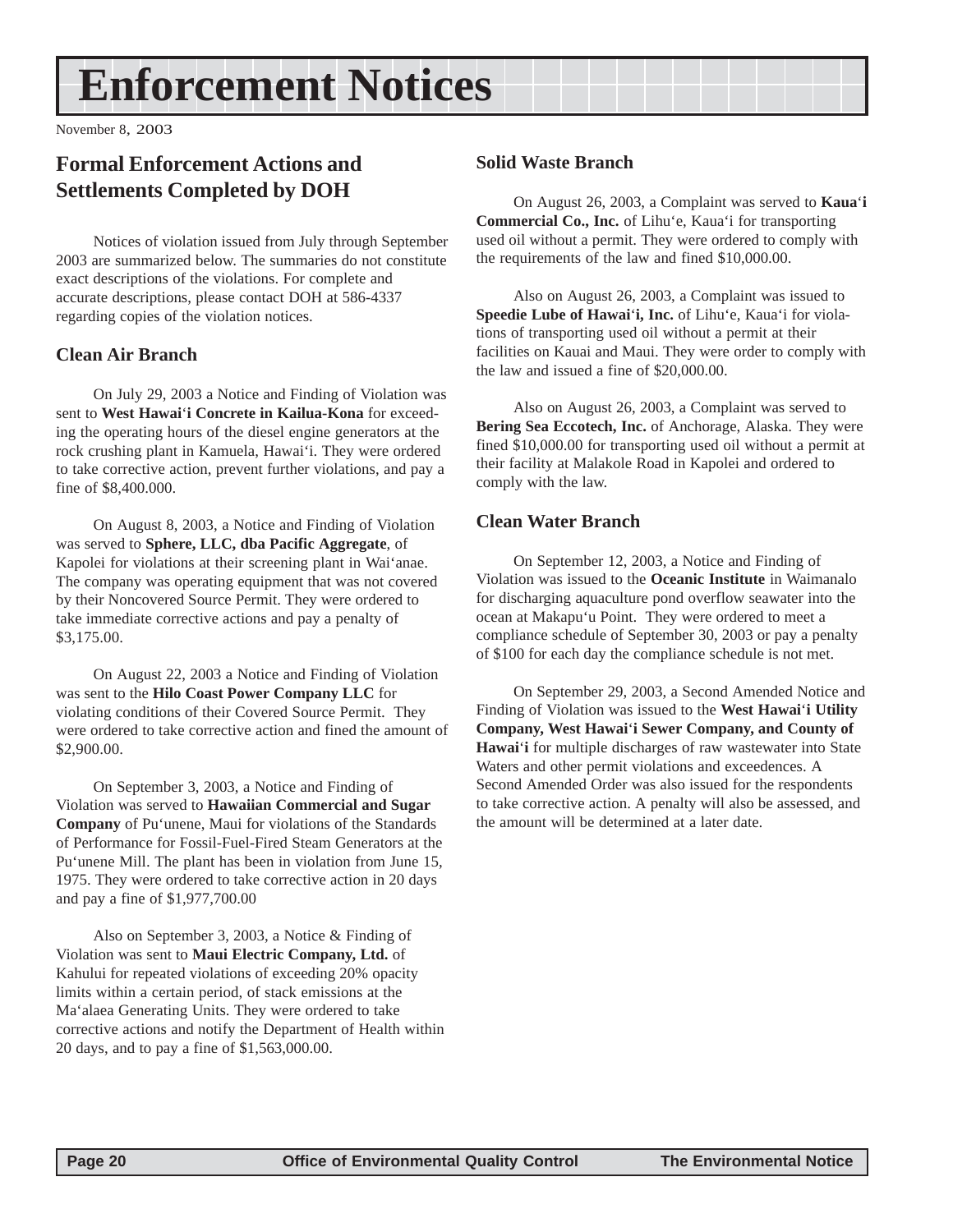## **Conservation District Notices**

November 8, 2003

## <span id="page-20-0"></span>**Board Permits**

Persons interested in commenting on the following Conservation District Use Application (Board Permit) must submit comments to the Department of Land and Natural Resources. Also, anyone interested in receiving notification of determinations on Conservation District Use Applications (Board Permits) must submit requests to DLNR that include the following information: 1) Name and address of the requestor; 2) The departmental permit for which the requestor would like to receive notice of determination; and 3) The date the notice was initially published in the Environmental Notice.

Both comments and requests for notification of determinations must be submitted to DLNR within thirty days from the initial date that the notice was published in the Environmental Notice.

Please send comments and requests to: State of Hawaii, Department of Land and Natural Resources, Office of Conservation and Coastal Lands, 1151 Punchbowl Street, Room 220, Honolulu, Hawai'i 96813.

DLNR will make every effort to notify those interested in the subject CDUA, it is not obligated to notify any person not strictly complying with the above requirements. For more information, please contact Dawn Hegger at 587-0380.



## **Kapaa-Kealia Bike & Pedestrian Path**

| <b>File No.:</b> | KA-3160                                         |
|------------------|-------------------------------------------------|
| Applicant:       | County of Kauai, Dept. of Public Works          |
| <b>Location:</b> | Kapa'a-Kealia, Kaua'i                           |
| TMK:             | 4-7-003:001; 4-7-007:029                        |
| <b>Action:</b>   | Planned development of multi-use path for       |
|                  | bicyclist, pedestrians, and other users from    |
|                  | Kapa'a to Kealia.                               |
| 343, HRS         | FEA published in OEQC's Environmental           |
|                  | <b>determination:</b> <i>Notice</i> on 9/23/03. |
|                  | Appl's Contact: Ronald Sato, SSFM (531-1308)    |
|                  |                                                 |



### **Federal Consistency Reviews**

The Hawai'i Coastal Zone Management (CZM) Program has received the following federal actions to review for consistency with the CZM objectives and policies in Chapter 205A, Hawai'i Revised Statutes. This public notice is being provided in accordance with section 306(d)(14) of the National Coastal Zone Management Act of 1972, as amended. For general information about CZM federal consistency please call John Nakagawa with the Hawai'i CZM Program at 587-2878. For neighboring islands use the following toll free numbers: Lana'i & Moloka'i: 468-4644 x72878, Kaua'i: 274-3141 x72878, Maui: 984-2400 x72878 or Hawai'i: 974-4000 x72878.

For specific information or questions about an action listed below please contact the CZM staff person identified for each action. Federally mandated deadlines require that comments be received by the date specified for each CZM consistency review and can be mailed to: Office of Planning, Department of Business, Economic Development and Tourism, P.O. Box 2359, Honolulu, Hawaii 96804. Or, fax comments to the Hawaii CZM Program at 587-2899.

## $\bullet$  **Construction of Mooring Dolphin, Pier 1C, Kahului Harbor, Maui**

| Applicant:              | <b>Matson Navigation Company</b>              |  |  |
|-------------------------|-----------------------------------------------|--|--|
|                         | Agent: R.M. Towill Corporation                |  |  |
|                         | Contact: Brian Takeda, 842-1133               |  |  |
|                         | Federal Action: Department of the Army Permit |  |  |
|                         | Federal Agency: U.S. Army Corps of Engineers  |  |  |
|                         | Contact: Peter Galloway, 438-8416             |  |  |
| <b>Location:</b>        | Pier 1C in Kahului Harbor, Maui               |  |  |
|                         | <b>CZM Contact:</b> Debra Tom, 587-2840       |  |  |
| <b>Proposed Action:</b> |                                               |  |  |

Matson Navigation Company proposes to install a mooring dolphin and catwalk at Pier 1C, Kahului Harbor, Kahului, Maui. The installation of the dolphin and catwalk will involve the placement of 24 piles. The dolphin and catwalk superstructure will be used to provide sufficient mooring capability to extend the useful area of Pier 1C for container and other large vessels. The mooring will also provide much needed space and meet safety concerns for proper securing of moored ships.

**Comments Due**: November 21, 2003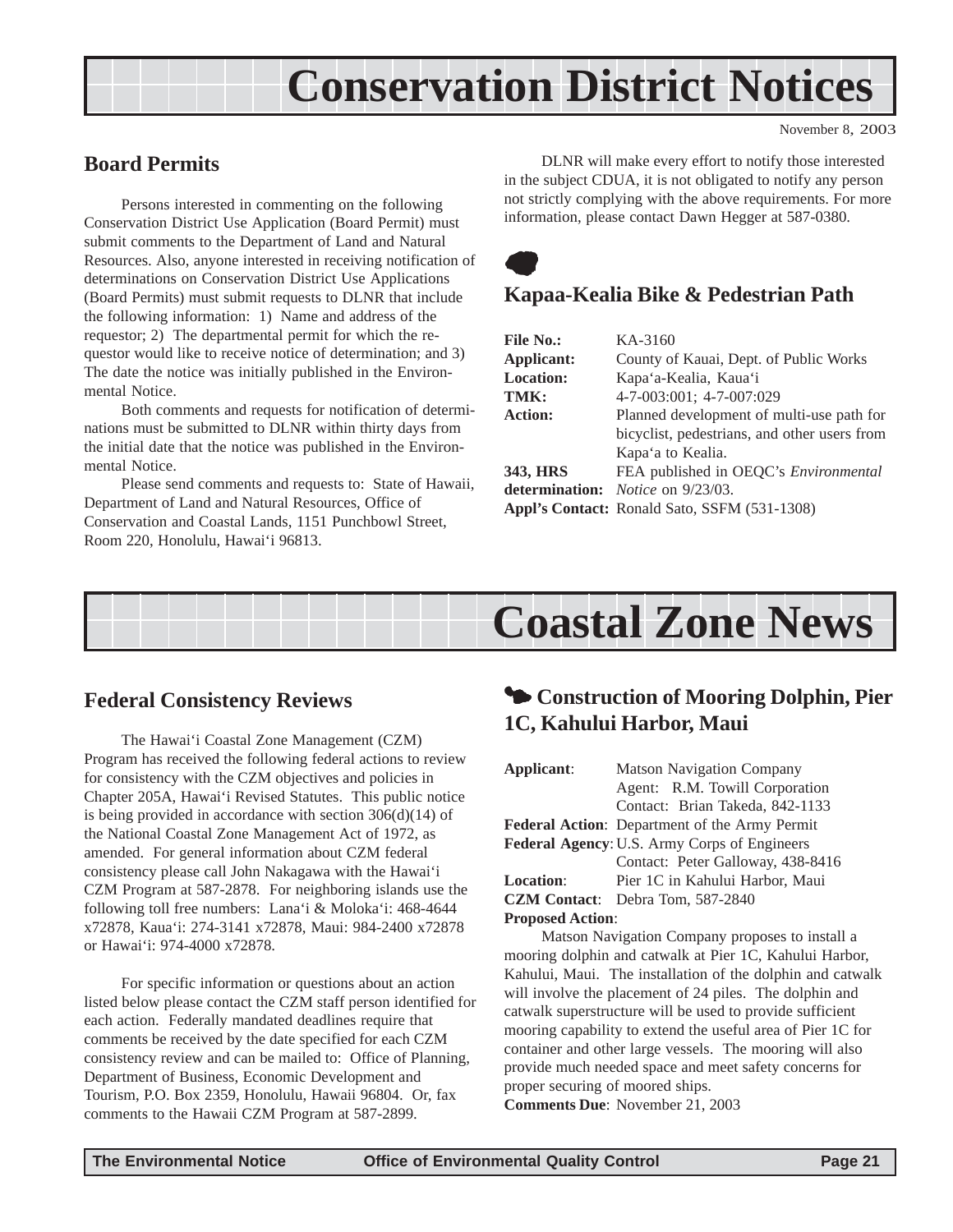## <span id="page-21-0"></span>**Coastal Zone News**

November 8, 2003

### **Special Management Area (SMA) Minor Permits**

Pursuant to Hawai'i Revised Statute (HRS) 205A-30, the following is a list of SMA Minor permits that have been approved or are pending by the respective county/state agency. For more information about any of the listed permits, please contact the appropriate county/state Planning Department. City & County of Honolulu (523-4131); Hawai'i County (961-8288); Kaua'i County (241-6677); Maui County (270-7735); Kaka'ako Special Design District (587-2878).

| <b>Location (TMK)</b>               | <b>Description (File No.)</b>                      | <b>Applicant/Agent</b>          |
|-------------------------------------|----------------------------------------------------|---------------------------------|
| Honolulu: Paumalu (5-9-16-14)       | Construct chain-link fence with gate (2003/SMA-74) | Ted Nakamura                    |
| Honolulu: Waikiki (2-6-4-10)        | Storefront modifications (2003/SMA-82)             | DKKY Architecture Studio        |
| Maui: Makawao (2-9-5-10)            | MECO Overhead line extension (SM2 20030159)        | Arkles, Alan M.                 |
| Maui: Haiku (2-8-40-46)             | Naish Residence (SM2 20030160)                     | Naish, Robert/Kathryn           |
| Maui: Honokowai (4-4-1-46)          | Verizon equipment cabinet (SM2 20030161)           | Verizon Hawaii, Inc.            |
| Maui: Wailua                        | Construct Wailua bus stop (SM2 20030162)           | County Dept of Public Works     |
| Maui: Kihei (3-9-6-1)               | Waiakoa Subdivision (SM2 20030163)                 | Larson, Kim                     |
| Maui: Kihei (3-9-1-4)               | Maui Schooner elevator (SM2 20030164)              | GYA Architects, Inc.            |
| Maui: Kapalua (4-2-4-24, 7-7 & 7-8) | Kapalua Subdivision (SM2 20030165)                 | Ledcor Construction, Ltd.       |
| Maui: (2-8-4-96 & 97)               | Consolidation & resubdivision (SM2 20030167)       | Millan, Basil                   |
| Maui: Paia (2-6-11-8)               | Sands addition (SM2 20030169)                      | Sands, Fredrick H.              |
| Maui: Kapalua (4-2-1-32)            | Enclose lanai (SMX 20030609) Pending.              | Pitzer Built Construction LLC.  |
| Maui: (3-9-36-47)                   | Privacy fence (SMX 20030610) Pending.              | Lemke, Carl Michael             |
| Maui: (2-2-25-62)                   | Renovations (SMX 20030612) Pending.                | Nagel, James Nicholas, Etal.    |
| Maui: Kapalua (4-2-1-1, & 5-41)     | Renovations (SMX 20030614) Pending.                | Maui Land & Pineapple Co., Inc. |
| Maui: Kihei (3-9-33-47)             | Interior renovations (SMX 200340616) Pending.      | O'neil, Karen L.                |
| Maui: Kihei (3-9-13-24)             | Addition (SMX 20030617) Pending.                   | Ichimaru, Russell               |
| Maui: Kihei (3-9-48-49)             | Addition (SMX 20030618) Pending.                   | Tabiolo, Steven & Teri          |
| Maui: (3-8-2-25)                    | Enclose storage area (SMX 20030621) Pending.       | Eric Golting                    |
| Maui: Spreckelsvile (3-8-2-72)      | Sand dune restoration (SMX 20030622) Pending.      | Williams, Brent                 |
| Maui: Kihei (3-9-3-2)               | Storage bldg (SMX 20030623) Pending.               | Wagner, Nick                    |
| Maui: Makena (2-1-11-5)             | Residence (SMX 20030624) Pending.                  | TMC Development, Inc.           |
| Maui: Haiku (2-7-8-114)             | Second dwelling (SMX 20030625) Pending.            | Wagner, Nick                    |
| Maui: Kapalua (4-2-4-5)             | Repair spa (SMX 20030626) Pending.                 | Smith, Jeff                     |
| Maui: Lahaina (4-5-4-56)            | Knight addition (SMX 20030627) Pending.            | Cooper, Martin V.               |
| Maui: Kihei (3-9-3-7)               | Addition (SMX 20030628) Pending.                   | Joslin Group                    |
| Maui: (2-1-7-6)                     | Lydgate addition (SMX 20030629) Pending.           | Lydgate, Charles                |
| Maui: Kihei (3-9-44-17)             | Baglivi ohana (SMX 20030630) Pending.              | Baglivi, Janet                  |
| Maui: Lahaina (4-3-15-14)           | Foadi renovation (SMX 20030632) Pending.           | Foadi, Tanaz                    |
| Maui: Makena (2-1-6-34)             | LD, LLC residence (SMX 20030634) Pending.          | Munekiyo & Hiraga, Inc.         |
| Maui: Paia (2-6-4-15)               | Nellies Paia store (SMX 20030636) Pending.         | Nelson, Don                     |
| Maui: Kihei (3-9-15-17)             | Bolosan addition (SMX 20030638) Pending.           | Bolosan, Romeo S.               |
| Maui: Kihei (3-9-40-113)            | Addition (SMX 20030639) Pending.                   | McKissick, Russell              |
| Maui: Paia (2-6-2-20)               | Deck (SMX 20030641) Pending.                       | Arian, Chris                    |
| Maui: Kihei (3-9-11-58)             | Addition (SMX 20030643) Pending.                   | G&E Builders Ltd.               |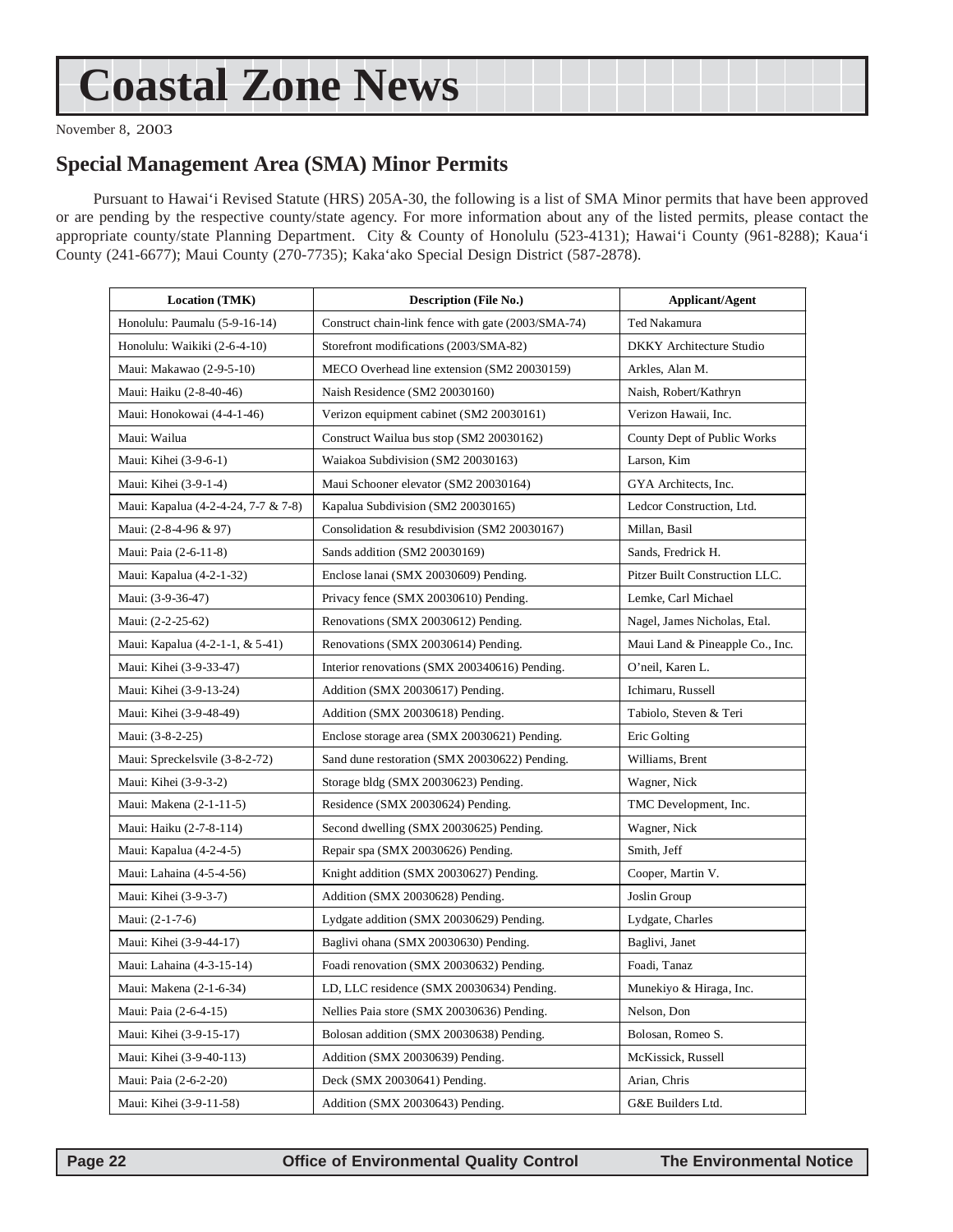## **Coastal Zone News**

November 8, 2003

## <span id="page-22-0"></span>**Special Management Area (SMA) Minor Permits (continued)**

| <b>Location (TMK)</b>     | <b>Description (File No.)</b>                      | <b>Applicant/Agent</b>            |
|---------------------------|----------------------------------------------------|-----------------------------------|
| Maui: Lahaina (4-3-6-69)  | Improvements (SMX 20030644) Pending.               | Myers, Douglas E.                 |
| Maui: Kihei (3-9-17-14)   | Renovations (SMX 20030645) Pending.                | Ambrose, Jason                    |
| Maui: (2-6-10-17)         | 6-foot wall (SMX 20030646) pending.                | Kahanu, George                    |
| Maui: (4-4-8-1)           | Quicksilver renovations (SMX 20030647) Pending.    | John Souza                        |
| Maui: (2-8-3-59)          | Water storage well & tank (SMX 20030648) Pending.  | Maui Integrated Solutions         |
| Maui: Kihei (3-9-27-32)   | Workshop (SMX 20030649) Pending                    | Cerna, Vathinee                   |
| Maui: Kihei (3-9-12-5)    | Demo & build residence (SMX 20030650) Pending.     | Fitch, Douglas                    |
| Maui: Kihei (2-2-25-44)   | Enclose lanai (SMX 20030651) Pending.              | Yee, Gayland & Barbara            |
| Maui: Paia (3-8-2-34)     | Sand placement (SMX 20030652) Pending.             | McBarnet, Terry                   |
| Maui: Kapalua (4-2-3-88)  | Swimming pool & spa (SMX 20030653) Pending         | Pool Pro. Inc.                    |
| Maui: Kihei (3-9-2-28)    | Nature's Way Xmas tent (SMX 20030655) Pending      | Thomas, Michael                   |
| Maui: Haiku (2-9-7-40)    | $2nd$ dwelling (SMX 20030656) Pending              | Muir, Caroline                    |
| Maui: Kihei (3-9-17-27)   | Accessory dwelling (SMX 20030657) Pending.         | Blaeholder, David                 |
| Maui: Kihei (3-9-17-90)   | Accessory dwelling (SMX 20030658) Pending.         | Blaeholder, David                 |
| Maui: Kihei (3-9-9-28)    | Irrigation well (SMX 20030659) Pending.            | Roman Catholic Church<br>(Hawaii) |
| Maui: Wailuku (3-4-28-47) | Deck addition (SMX 20030660) Pending.              | Smeltzer, Kevin                   |
| Maui: (4-2-4-32)          | Single family residence (SMX 20030661) Pending.    | Nguyen, Bill                      |
| Maui: (1-7-3-14)          | Barn/workshop (SMX 20030663) Pending.              | Ferris, Harold                    |
| Maui: Lahaina (4-4-8-22)  | Alteration of room #4 (SMX 20030664) Pending.      | Atwood, Terry E.                  |
| Hawaii: Hilo (2-1-1-24)   | Demo/Renovate Shipman Power Plant units (SMA #143) | Hawaii Electric Light Co., Inc.   |
| Hawaii: Kona (7-8-13-2)   | Demo/Renovate Kona Lagoon Hotel (SMA #144)         | Kamehameha Schools                |

### **Special Management Area Documents (Chapter 25, Revised Ordinances of Honolulu)**

Since SMA-only (Chapter 25, ROH) documents do not trigger the EIS law as articulated in Chapter 343, Hawai'i Revised Statutes, effective September 1, 2001 OEQC will no longer review these documents for completeness or adequacy. However, OEQC will continue to provide notice of these projects as a public service. Questions regarding the adequacy, completeness and availability of these documents should be addressed directly to the county contact listed below.

### 1 **Hau'ula Skate Park Facility at Hau'ula Community Park (Final Determination)**

The applicant proposes to build a new skate park facility at the existing Hau'ula Community Park, which is located within the SMA. The 9,500-square foot facility will consist of concrete "bowls," banks, curved walls, ledges and obstacles and perimeter fencing. The new facility will be located in the Northeast corner of the existing park, in a currently open grassed area behind the play courts. No additional restroom, water or lighting facilities, or off-street parking is proposed. The hours of operation have not yet been specified. New walkways that are compliant with the Americans with Disabilities Act (ADA) will connect the facility with the existing play courts. The entire project area, which is within the Special Management Area, will require the approval of an SMP from the Honolulu City Council. Please direct questions and written comments to Steve Tagawa, Department of Planning and Permitting, City and County of Honolulu, 650 S. King Street, 7<sup>th</sup> Floor, Honolulu, Hawai'i 96813, telephone: 523-4817.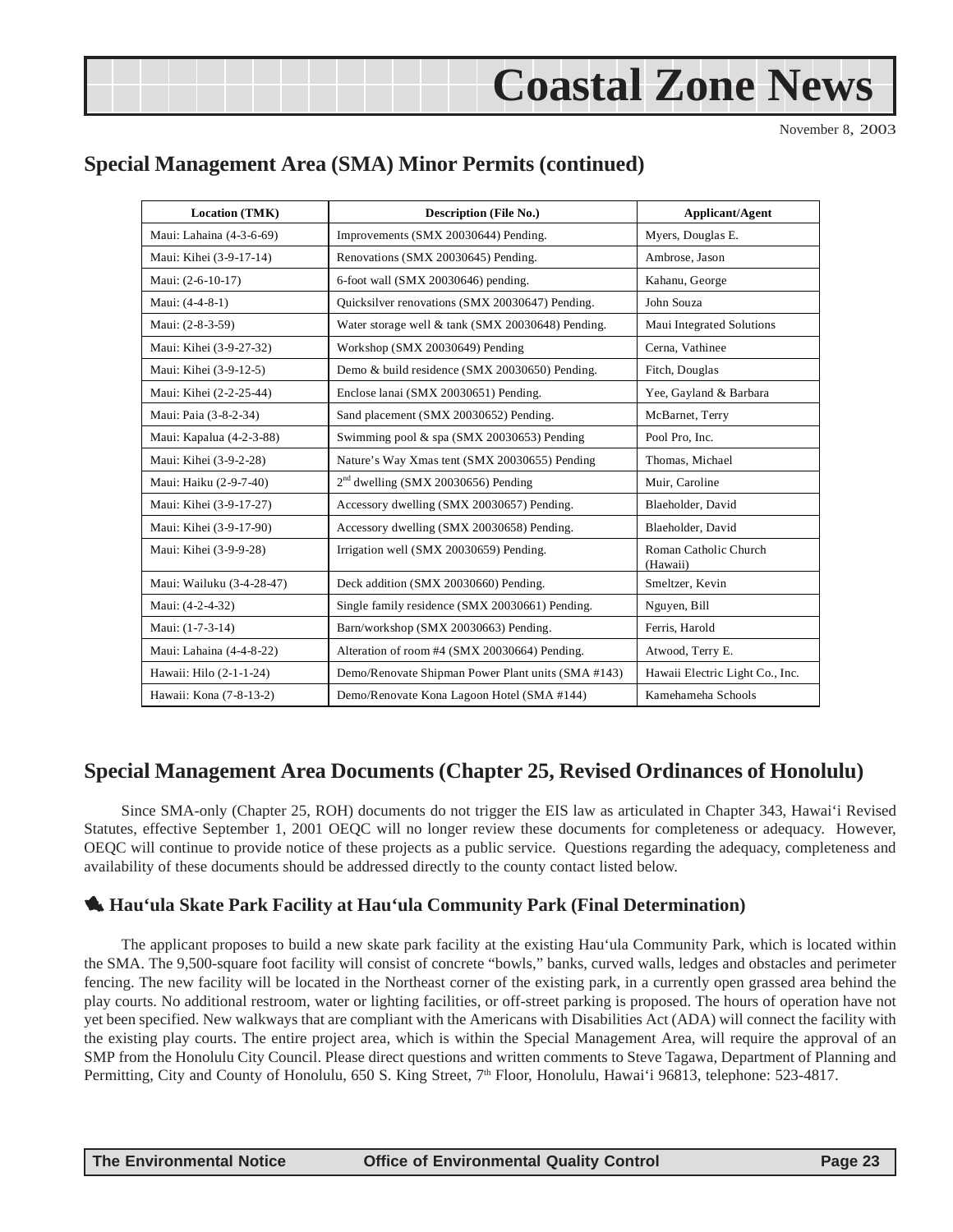## <span id="page-23-0"></span>**Federal Notices**

November 8, 2003

### **Final Rule on Air Tour Operators**

 This final rule of the Federal Aviation Administration (FAA) continues the existing safety requirements in Special Federal Aviation Regulation No. 71 (SFAR 71) and eliminates the termination date for SFAR 71. The procedural, operational, and equipment safety requirements of SFAR 71 will continue to apply to Parts 91, 121, and 135 air tour operators in Hawai'i. SFAR 71 does not apply to operations conducted under part 121 in airplanes with a passenger-seating configuration of more than 30 seats and a payload capacity of more than 7,500 pounds or to flights conducted in gliders or hot air balloons. This final rule is effective October 26, 2003. For more information, contact Alberta Brown at (202) 267-8321, or by e-mail at Alberta.Brown@faa.gov (see, 68 F.R. 60831, October 23, 2003).

## **Proposed National Air Tour Safety Rules**

The Federal Aviation Administration (FAA) is proposing national safety standards to govern commercial air tours (i.e., sightseeing). These safety standards are proposed as a result of accidents and incidents involving air tour operators and subsequent National Transportation Safety Board recommendations. The proposed rule is intended to increase the safety of commercial air tours on a national basis by requiring certification of air tour operators and by establishing new safety requirements. Send your comments on or before January 20, 2004. Address your comments to the Docket Management System, U.S. Department of Transportation, Room Plaza 401, 400 Seventh Street, SW., Washington, DC 20590-0001. You must identify the docket number FAA-1998-4521 at the beginning of your comments, and you should submit two copies of your comments. For details, contact Alberta Brown at (202) 267-8166; e-mail: Alberta.Brown@faa.gov (see, 68 F.R. 60571, October 22, 2003).

## **Three Hawai'i Sites Nominated**

The Hawai'i State Historic Preservation Officer has nominated the following three sites to the National Register of Historic Places: (1) No. 03001049, Central Intermediate School, 1302 Queen Emma Street, Honolulu; (2) No. 03001050, Kreye House, 2714 Aolani Place, Honolulu; and (3) No. 03001048, Kaua'i Belt Road North Shore Section, HI 560. The above number nominations were received by the National Park Service before September 6, 2003. Pursuant to Sec. 60.13 of 36 CFR part 60 written comments concerning the significance of these properties under the National Register criteria for evaluation may be forwarded by United States Postal Service, to the National Register of Historic Places, National Park Service, 1849 C St., NW., 2280, Washington, DC 20240; by all other carriers, National Register of Historic Places, National Park Service,1201 Eye St., NW., 8th floor, Washington DC 20005; or by fax, 202-371-6447. Written or faxed comments should be submitted by October 21, 2003 (see, 68 F.R. 57708, October 6, 2003).

## **Supplemental Notice on Ahi Farms Inc., Ocean Aquaculture in Wai'anae**

The U.S. Army Corps of Engineers Honolulu District is seeking public comments on a supplemental public notice (PN200300506a), dated October 28, 2003, concerning Ahi Farms Inc.'s proposal to build and operate and aquaculture farm for ahi tuna in the foreseeable future. The applicant originally proposed to place up to 18 tension leg cages in one or both of the proposed sites. Each site will be about 80 acres in size. The applicant now proposes to use commercially available gravity net surface pens if it is determined that tension leg cages are impractical for tuna farming. Other information contained in the original Public Notice, dated August 1, 2003, remains the same. Comments on the modified proposal are due on or before November 27, 2003. Send comments with the public notice number (PN200300506a) to: Regulatory Branch (CEPOH-EC-R/P. Lennan), U.S. Army Engineer District, Honolulu, Building 230, Fort Shafter, Hawai'i 96858- 5440 (see, Public Notice No. 200300506a, dated October 28, 2003, U.S. Army Corps of Engineers Honolulu District).

## **Proposed Partial Deletion of O'ahu Site from the Superfund List.**

Region 9 of the United States Environmental Protection Agency (EPA) announces its intent to delete the Poamoho Section of the Del Monte Corporation Superfund Site (the site), located on O'ahu, from the National Priorities List (NPL) and requests public comment on this proposed action. The remaining portion of the site will remain on the NPL. EPA and the State of Hawai'i Department of Health have determined that, based on the Remedial Investigation, taking remedial measures on the Poamoho Section of the site would not be appropriate. The Remedial Investigation results indicate no response action is necessary to protect human health, welfare or the environment related to hazardous substances released on the Poamoho Section. Comments concerning the proposed partial deletion of the Site from the NPL may be submitted on or before December 1, 2003. Comments may be mailed to Janet Rosati, US EPA Region 9, 75 Hawthorne Street, San Francisco, California 94105, Mail Code SFD-8-2. Call (415) 972- 3165 or (800) 231-3075 for additional information. Another information repository where the public docket is available for public review is the Wahiawa Public Library, 820 California Avenue, Wahiawa, Hawai'i 96786. For more information contact Janet Rosati, (415) 972- 3165 (see, 68 F.R. 61783, October 30, 2003).

### **Notice of Lodging of Consent Decree**

In accordance with 28 U.S.C. section 50.7, notice is hereby given that on October 16, 2003, a proposed Consent Decree in United States, *et al*. v. Chevron U.S.A. Inc., Civil Action No. C: 03-4650 MEJ, was lodged with the United States District Court for the Northern District of California. In this action, the United States sought injunctive relief and penalties against Chevron U.S.A. Inc. (Chevron), pursuant to Section 113(b) of the Clean Air Act (CAA), 42 U.S.C. 7413(b), section